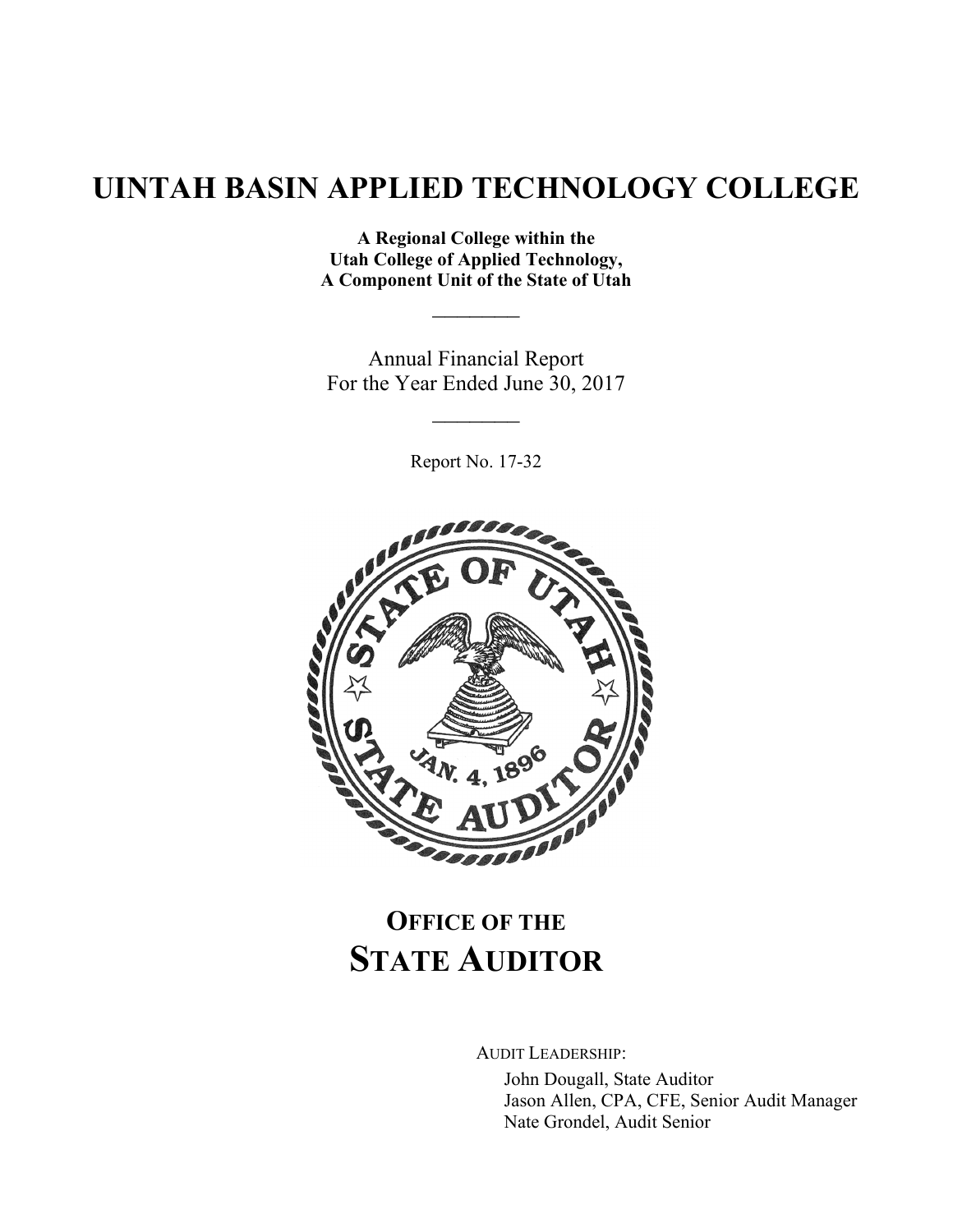### ANNUAL FINANCIAL REPORT FOR THE YEAR ENDED JUNE 30, 2017

### **TABLE OF CONTENTS**

|                                                                                 | Page |
|---------------------------------------------------------------------------------|------|
| <b>INDEPENDENT STATE AUDITOR'S REPORT</b>                                       |      |
| <b>MANAGEMENT'S DISCUSSION AND ANALYSIS</b>                                     | 3    |
| <b>FINANCIAL STATEMENTS:</b>                                                    |      |
| <b>Statement of Net Position</b>                                                | 9    |
| Statement of Revenues, Expenses, and Changes in Net Position                    | 10   |
| <b>Statement of Cash Flows</b>                                                  | 11   |
| Notes to the Financial Statements                                               | 12   |
| REQUIRED SUPPLEMENTARY INFORMATION SCHEDULES:                                   |      |
| Schedule of Uintah Basin ATC's Proportionate Share of the Net Pension Liability | 27   |
| Schedule of Uintah Basin ATC's Defined Benefit Pension Contributions            | 28   |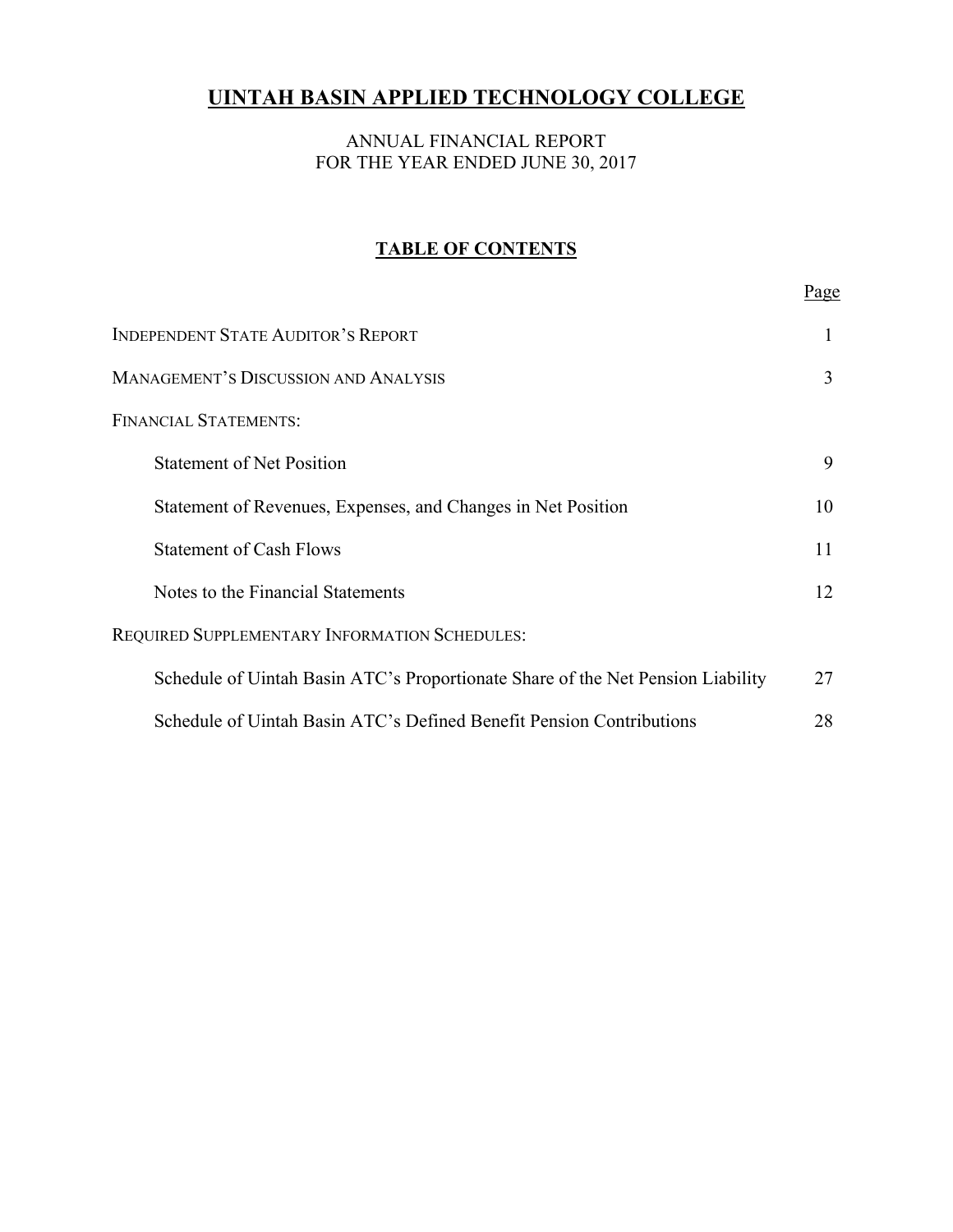

**OFFICE OF THE STATE AUDITOR**

### **INDEPENDENT STATE AUDITOR'S REPORT**

To the Board of Directors, Audit Committee and Aaron K. Weight, Campus President Uintah Basin Applied Technology College

### **Report on the Financial Statements**

We have audited the accompanying financial statements of the Uintah Basin Applied Technology College (College) as of and for the year ended June 30, 2017, and the related notes to the financial statements, which collectively comprise the College's financial statements as listed in the table of contents. The College is a regional college within the Utah College of Applied Technology (UCAT) which is a component unit of the State of Utah.

### *Management's Responsibility for the Financial Statements*

Management is responsible for the preparation and fair presentation of these financial statements in accordance with accounting principles generally accepted in the United States of America; this includes the design, implementation, and maintenance of internal control relevant to the preparation and fair presentation of financial statements that are free from material misstatement, whether due to fraud or error.

#### *Auditor's Responsibility*

Our responsibility is to express an opinion on these financial statements based on our audit. We conducted our audit in accordance with auditing standards generally accepted in the United States of America and the standards applicable to financial audits contained in *Government Auditing Standards,* issued by the Comptroller General of the United States. Those standards require that we plan and perform the audit to obtain reasonable assurance about whether the financial statements are free from material misstatement.

An audit involves performing procedures to obtain audit evidence about the amounts and disclosures in the financial statements. The procedures selected depend on the auditor's judgment, including the assessment of the risks of material misstatement of the financial statements, whether due to fraud or error. In making those risk assessments, the auditor considers internal control relevant to the entity's preparation and fair presentation of the financial statements in order to design audit procedures that are appropriate in the circumstances, but not for the purpose of expressing an opinion on the effectiveness of the entity's internal control. Accordingly, we express no such opinion. An audit also includes evaluating the appropriateness of accounting policies used and the reasonableness of significant accounting estimates made by management, as well as evaluating the overall presentation of the financial statements.

We believe that the audit evidence we have obtained is sufficient and appropriate to provide a basis for our audit opinion.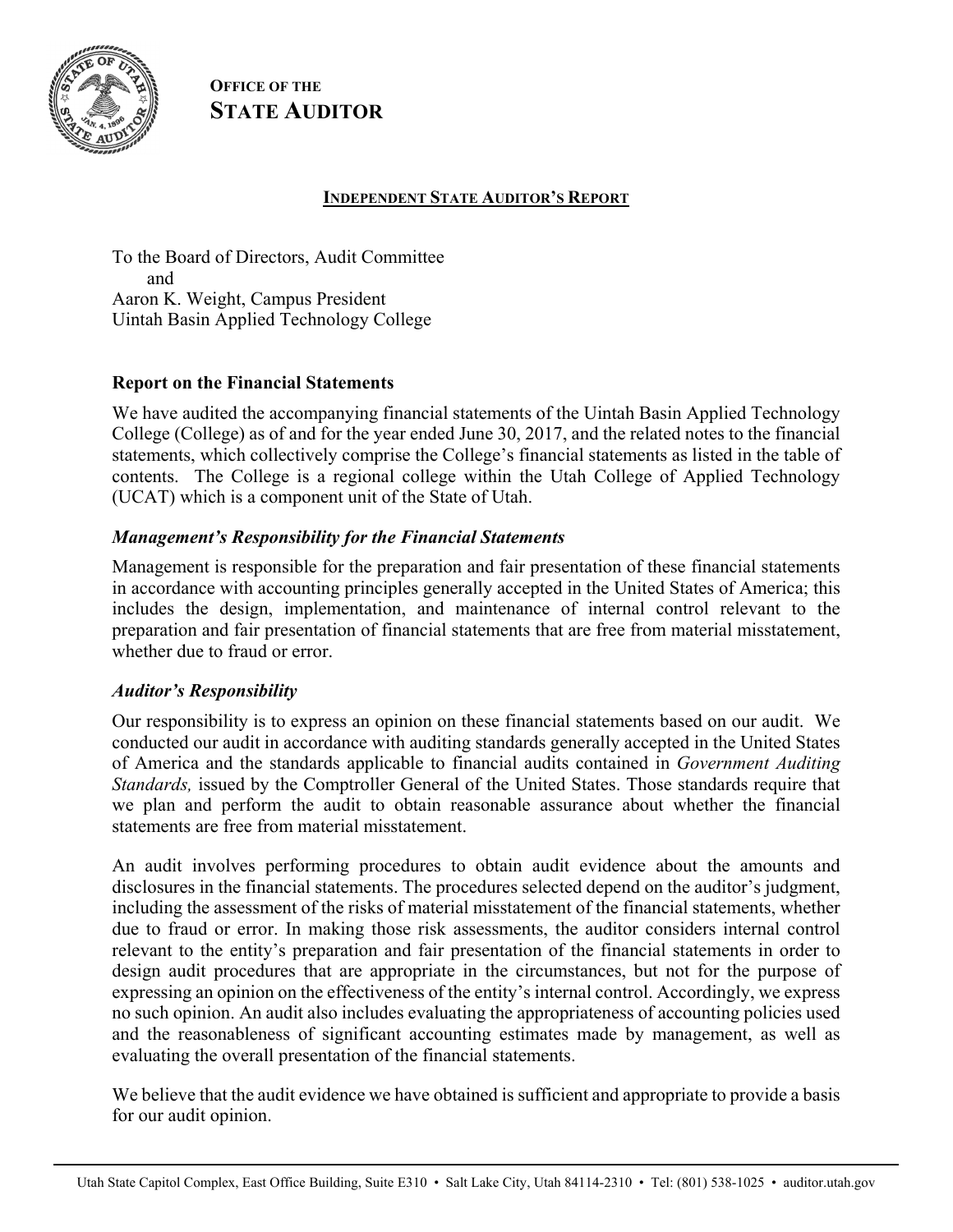#### *Opinion*

In our opinion, the financial statements referred to above present fairly, in all material respects, the financial position of the College as of June 30, 2017, and the changes in its financial position and cash flows thereof for the year then ended in accordance with accounting principles generally accepted in the United States of America.

#### *Emphasis of Matter*

As discussed in Note 1, the financial statements present only the Uintah Basin Applied Technology College and do not purport to, and do not, present fairly the financial position of the UCAT as of June 30, 2017, the changes in its financial position, or its cash flows for the year then ended in accordance with accounting principles generally accepted in the United States of America. Our opinion is not modified with respect to this matter.

#### *Other Matters*

#### *Required Supplementary Information*

Accounting principles generally accepted in the United States of America require that Management's Discussion and Analysis on pages 3 through 8 and the Schedule of Proportionate Share of Net Pension Liability and Schedule of Defined Benefit Pension Contributions on pages 27 through 28 be presented to supplement the financial statements. Such information, although not a part of the financial statements, is required by the Governmental Accounting Standards Board who considers it to be an essential part of financial reporting for placing the financial statements in an appropriate operational, economic, or historical context. We have applied certain limited procedures to the required supplementary information in accordance with auditing standards generally accepted in the United States of America, which consisted of inquiries of management about the methods of preparing the information and comparing the information for consistency with management's responses to our inquiries, the financial statements, and other knowledge we obtained during our audit of the financial statements. We do not express an opinion or provide any assurance on the information because the limited procedures do not provide us with sufficient evidence to express an opinion or provide any assurance.

#### **Other Reporting Required by** *Government Auditing Standards*

In accordance with *Government Auditing Standards*, we have also issued our report dated February 12, 2018 on our consideration of the College's internal control over financial reporting and on our tests of its compliance with certain provisions of laws, regulations, contracts, and grant agreements and other matters. The purpose of that report is to describe the scope of our testing of internal control over financial reporting and compliance and the results of that testing, and not to provide an opinion on internal control over financial reporting or on compliance. That report is an integral part of an audit performed in accordance with *Government Auditing Standards* in considering the College's internal control over financial reporting and compliance.

Office of the State Auditor

February 12, 2018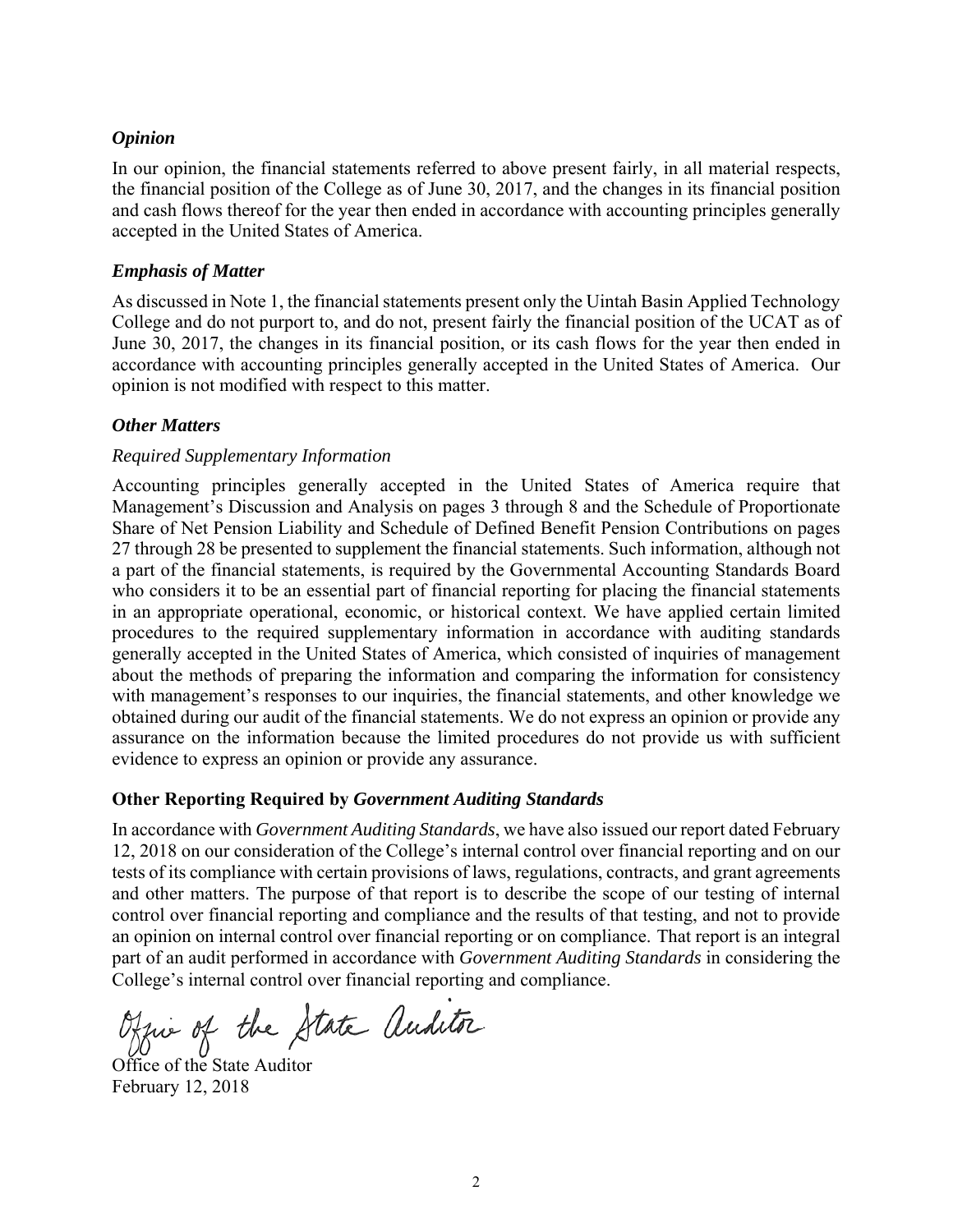MANAGEMENT'S DISCUSSION AND ANALYSIS FOR THE YEAR ENDED JUNE 30, 2017 (Unaudited)

As management of the Uintah Basin Applied Technology College (the College), we offer readers of the College's financial statements this narrative overview and analysis of the financial activities of the College for the fiscal year ended June 30, 2017.

#### **Overview of the Financial Statements**

This management discussion and analysis is intended to serve as an introduction to the College's financial statements. The College's financial statements comprise four components: 1) the Statement of Net Position, 2) the Statement of Revenues, Expenses, and Changes in Net Position, 3) the Statement of Cash Flows, and 4) the Notes to the Financial Statements.

**Statement of Net Position**. The Statement of Net Position provides information on the College's assets, deferred outflows of resources, liabilities, and deferred inflows of resources at the end of the fiscal year, with the difference reported as net position. The information provided in the Statement of Net Position along with disclosures and other information contained in the Statement of Revenues, Expenses, and Changes in Net Position, the Statement of Cash Flows, and accompanying notes helps users assess, among other things, the College's liquidity and its ability to meet its obligations.

**Statement of Revenues, Expenses, and Changes in Net Position.** The Statement of Revenues, Expenses, and Changes in Net Position provides information to users both about the operating performance of the College and the effects of nonoperating transactions and events that change the amount of net position of the College. The information in this statement, together with information in the Statement of Net Position, the Statement of Cash Flows, and accompanying notes, should assist users of the College's financial statements in evaluating the College's performance during the fiscal year and how well management has discharged their stewardship responsibilities and other aspects of their duties.

**Statement of Cash Flows.** The Statement of Cash Flows provides information about the cash receipts and cash payments of the College during the fiscal year. When used with related disclosures and information in other financial statements, a statement of cash flows should help financial statement report users assess the College's ability to generate future net cash flows; its ability to meet its obligations as they come due; the reasons for differences between operating income and the associated cash receipts and payments; and the effects on the College's financial position of both its cash and noncash investing, capital, and financing transactions during the fiscal year.

**Notes to the Financial Statements**. The Notes to the Financial Statements provide additional information that is essential to a full understanding of the data provided in the financial statements.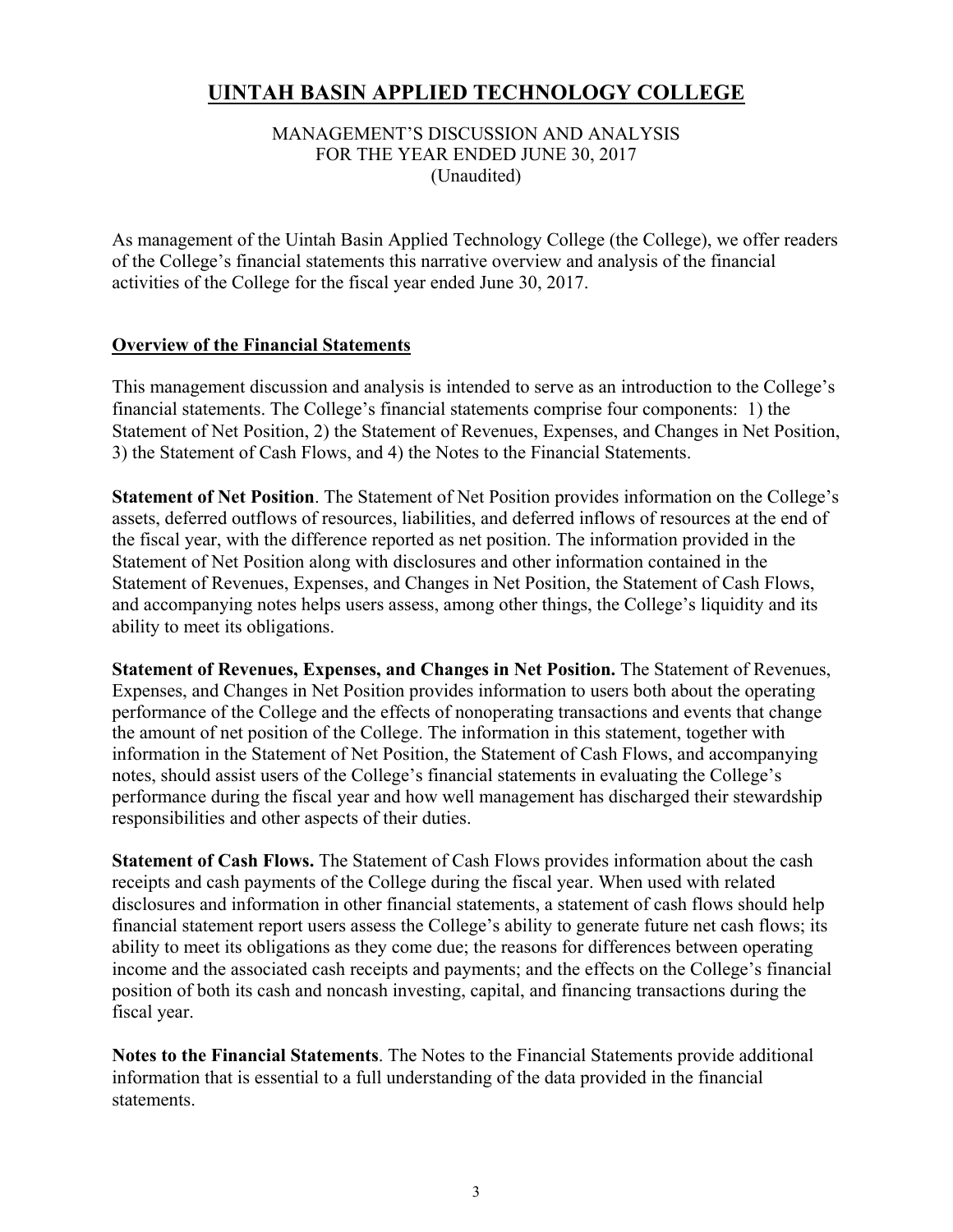#### MANAGEMENT'S DISCUSSION AND ANALYSIS FOR THE YEAR ENDED JUNE 30, 2017 (Unaudited)

#### **Financial Analysis**

**Statement of Net Position**. The following schedule presents a summary of the College's net position as of June 30, 2017 and 2016:

|                                       |    | Year Ended<br>June 30, 2017<br><b>Amount</b> |    | <b>Year Ended</b><br>June 30, 2016<br><b>Amount</b> | <b>Amount of</b><br>Change | Percent<br>Change |
|---------------------------------------|----|----------------------------------------------|----|-----------------------------------------------------|----------------------------|-------------------|
| <b>Assets</b>                         |    |                                              |    |                                                     |                            |                   |
| <b>Current Assets</b>                 | S  | 5,200,156                                    | S  | 5,274,834                                           | \$<br>(74, 678)            | $(1.42\%)$        |
| Capital Assets, Net                   |    | 27,473,393                                   |    | 27,915,836                                          | (442, 443)                 | $(1.58\%)$        |
| Other Noncurrent Assets               |    | 97,949                                       |    | 46,689                                              | 51,260                     | 109.79%           |
| <b>Total Assets</b>                   |    | 32,771,498                                   |    | 33,237,359                                          | (465, 861)                 | $(1.40\%)$        |
| <b>Deferred Outflows of Resources</b> |    | 1,233,635                                    |    | 1,103,097                                           | 130,538                    | 11.83%            |
| <b>Liabilities</b>                    |    |                                              |    |                                                     |                            |                   |
| <b>Current Liabilities</b>            |    | 1,074,082                                    |    | 1,671,377                                           | (597,295)                  | $(35.74\%)$       |
| Noncurrent Liabilities                |    | 15,562,288                                   |    | 15,808,625                                          | (246, 337)                 | $(1.56\%)$        |
| <b>Total Liabilities</b>              |    | 16,636,370                                   |    | 17,480,002                                          | (843, 632)                 | $(4.83\%)$        |
| <b>Deferred Inflows of Resources</b>  |    | 564,448                                      |    | 541,440                                             | 23,008                     | 4.25%             |
| <b>Net Position</b>                   |    |                                              |    |                                                     |                            |                   |
| Net Investment in Capital Assets      |    | 14,550,084                                   |    | 14,588,674                                          | (38, 590)                  | (.26%)            |
| Restricted                            |    | 734,473                                      |    | 645,959                                             | 88,514                     |                   |
| Unrestricted                          |    | 1,519,758                                    |    | 1,084,381                                           | 435,377                    | 40.15%            |
| <b>Total Net Position</b>             | \$ | 16,804,315                                   | \$ | 16,319,014                                          | \$<br>485,301              | 2.97%             |

#### **Condensed Statement of Net Position**

Net position of the College increased \$485,301 during the fiscal year. Capital Assets decreased \$442,443. The College added a new welding fabrication lab as well as state-funded fire alarm and electrical upgrades in the amount of \$979,010. Those increases were more than offset by the increase in accumulated depreciation of \$1,414,542. The change for Net Investment in Capital Assets and Noncurrent Liabilities is also impacted by the annual amortization amount of \$403,853 for the portion of the Vernal campus construction that was funded by the Uintah Impact Mitigation Special Service District (see Note 1 to the financial statements). The decrease in capital assets is discussed in this management discussion and analysis in the section on capital assets.

Accounts Payable decreased by \$682,129 to account for most of the decrease in Current Liabilities. The decrease was a result of amounts owing on capital improvement projects completed before the prior year end. Cash accounts would have also decreased by a similar amount if not for strong income from operations. Thus, Current Assets remained steady as Net Position increased \$485,301.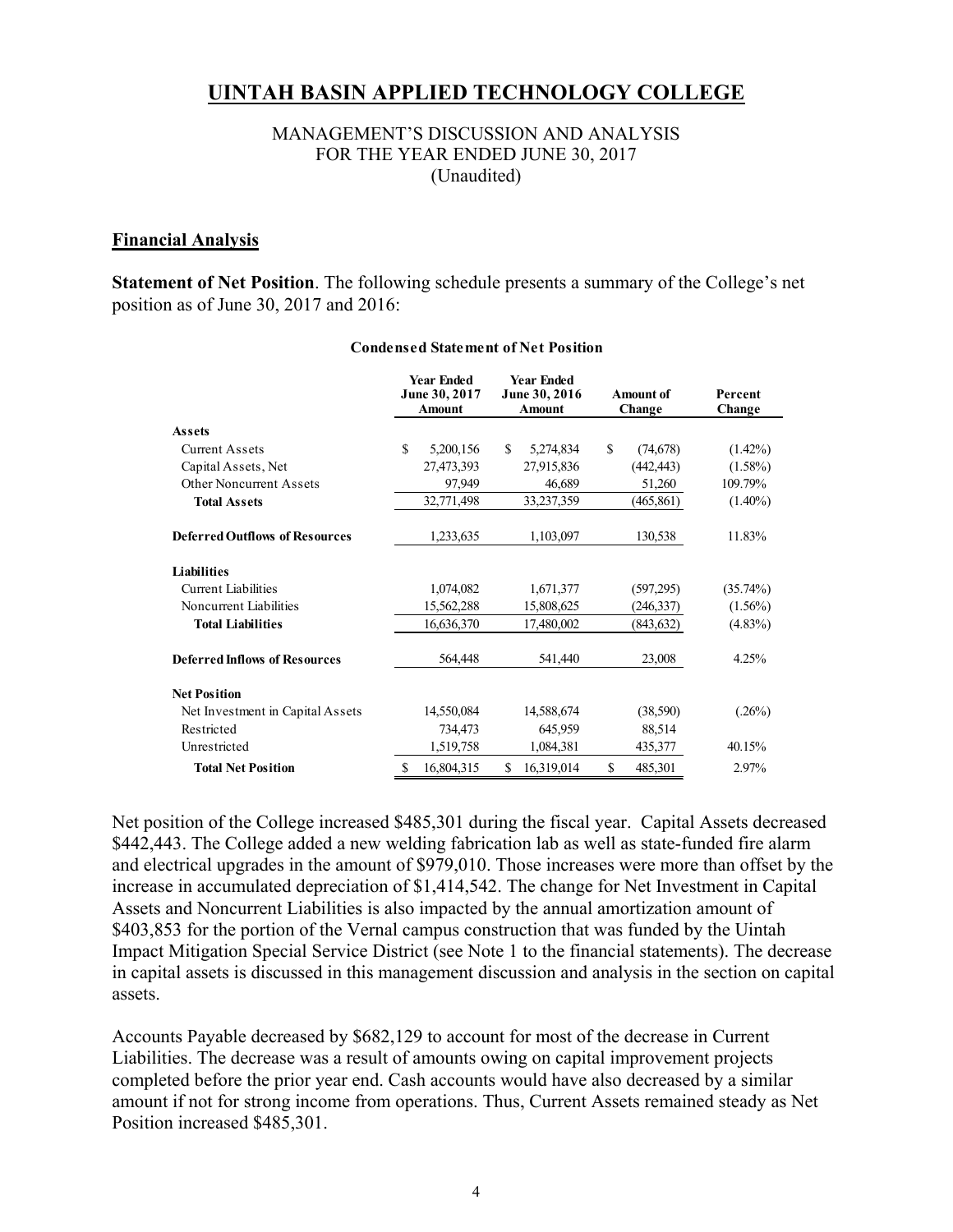#### MANAGEMENT'S DISCUSSION AND ANALYSIS FOR THE YEAR ENDED JUNE 30, 2017 (Unaudited)

Deferred Outflows of Resources increased \$130,538 due to net differences between projected and actual earnings on pension plan investments. Deferred Inflows of Resources increased \$23,008 from differences between expected and actual investment results and changes in actuarial assumptions. The net effect of all pension related changes on net financial position was favorable in the amount of \$24,331 (See Note 6 to the financial statements.)

**Statement of Revenues, Expenses, and Changes in Net Position.** The following schedule presents a summary of changes in net position for the College for the fiscal years ended June 30, 2017 and 2016:

|                                     | <b>Year Ended</b><br>June 30, 2017<br><b>Amount</b> |    | <b>Year Ended</b><br><b>June 30, 2016</b><br><b>Amount</b> |    | <b>Amount of</b><br>Change | Percent<br>Change |
|-------------------------------------|-----------------------------------------------------|----|------------------------------------------------------------|----|----------------------------|-------------------|
| <b>Operating Revenues</b>           | \$<br>1.927.057                                     | S  | 1.589.387                                                  | S  | 337,670                    | 21.25%            |
| Operating Expenses                  | 10,562,537                                          |    | 9,712,980                                                  |    | 849,557                    | 8.75%             |
| Operating Income (Loss)             | (8,635,480)                                         |    | (8, 123, 593)                                              |    | (511, 887)                 | $(6.30\%)$        |
| Nonoperating Revenues               | 8,510,351                                           |    | 7,869,721                                                  |    | 640,630                    | 8.14%             |
| Other Revenues                      | 610,430                                             |    | 1,371,374                                                  |    | (760, 944)                 | $(55.49\%)$       |
| Increase (Decrease) in Net Position | 485,301                                             |    | 1,117,502                                                  |    | (632,201)                  | 56.57%            |
| Net Position – Beginning of Year    | 16,319,014                                          |    | 15,201,512                                                 |    | 1,117,502                  | 7.35%             |
| Net Position – End of Year          | 16,804,315                                          | S. | 16.319.014                                                 | \$ | 485,301                    | 2.97%             |

#### **Condensed Statement of Revenue, Expenses, and Changes in Net Position**

The College experienced a net operating loss of \$8,635,480, \$511,887 greater than the previous year's loss. Most categories of Operating Revenues had slight increases, the largest from Auxiliary Enterprises reflecting additional revenue of \$126,921 mostly due to opening a new retail store at the Vernal campus. Operating Expenses were higher across the board due to an additional \$516,948 of State-funded program expenses. Termination Benefits expenses of \$212,380, up from \$0 the prior year, also contributed to the overall increase. The College is a State institution and receives a large portion of its revenues from appropriations. Appropriations increased in the amount of \$516,948, comprising most of the increase in the classification of Nonoperating Revenues shown above. The State appropriation is anticipated as a means of covering a majority of the College's operating costs. The classification of Other Revenues decreased primarily due to \$727,684 in revenues received in the previous year to rebuild the College's CDL driving range on the Roosevelt campus.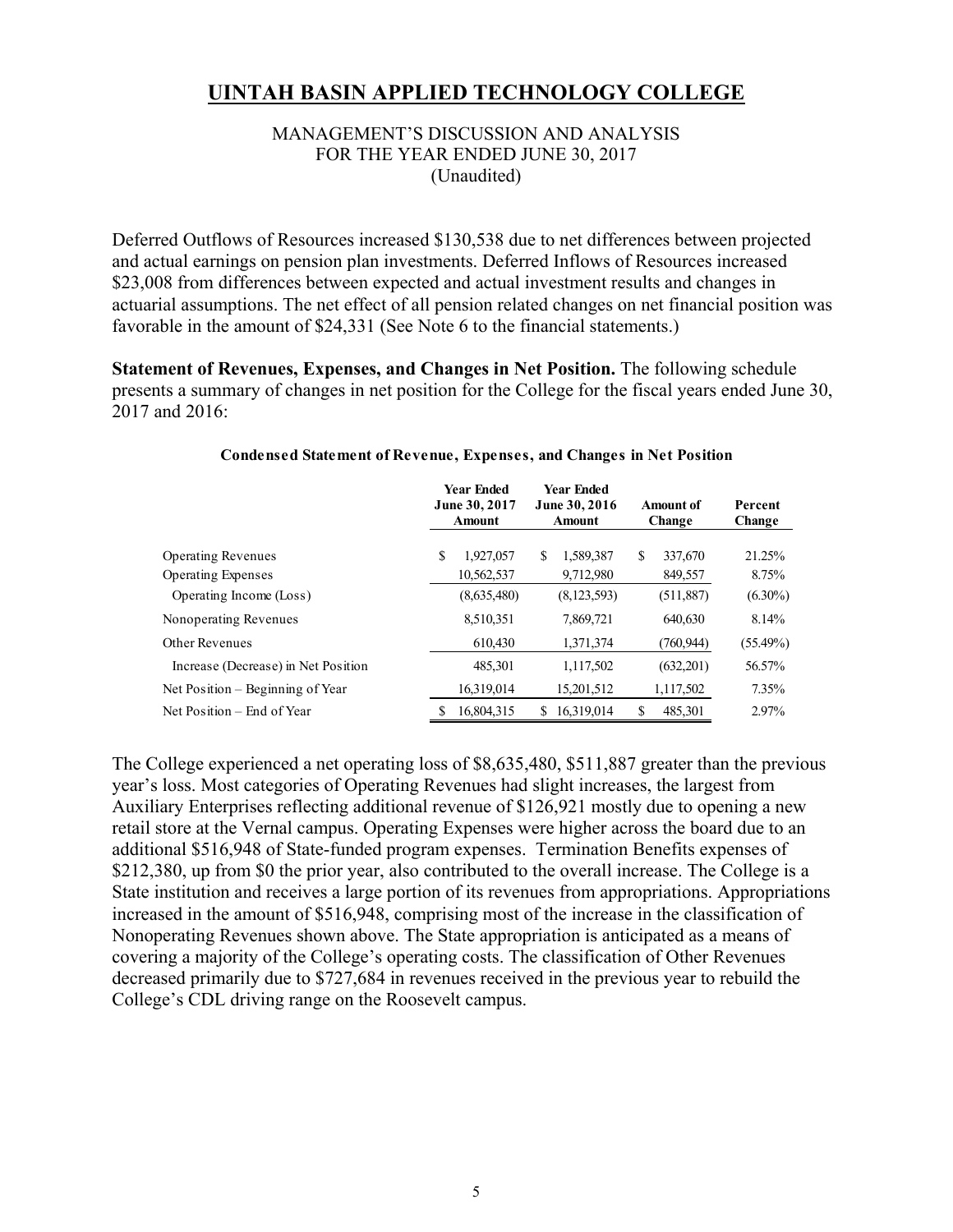#### MANAGEMENT'S DISCUSSION AND ANALYSIS FOR THE YEAR ENDED JUNE 30, 2017 (Unaudited)

**Revenues.** The following schedule presents a summary of the College's revenues for the fiscal years ended June 30, 2017 and 2016:

|                                      | <b>Year Ended</b><br>June 30, 2017<br>Amount | Percent of<br><b>Total</b><br>Revenue | <b>Year Ended</b><br>June 30, 2016<br>Amount | <b>Amount of</b><br>Change | Percent<br>Change |
|--------------------------------------|----------------------------------------------|---------------------------------------|----------------------------------------------|----------------------------|-------------------|
| <b>Operating Revenues</b>            |                                              |                                       |                                              |                            |                   |
| Student Tuition and Fees, Net        | \$<br>618,385                                | 5.60%                                 | \$<br>555,035                                | \$<br>63,350               | 11.41%            |
| State and Local Grants and Contracts | 664,975                                      | 6.02%                                 | 550,701                                      | 114,274                    | 20.75%            |
| Sales and Services of Educational    |                                              |                                       |                                              |                            |                   |
| Activities                           | 31,658                                       | .29%                                  | 21,074                                       | 10,584                     | 50.22%            |
| Auxiliary Enterprises                | 575,972                                      | 5.21%                                 | 449,051                                      | 126,921                    | 28.26%            |
| Other Operating Revenues             | 36,067                                       | .32%                                  | 13,526                                       | 22,541                     | 166.65%           |
| <b>Total Operating Revenues</b>      | 1,927,057                                    | 17.44%                                | 1,589,387                                    | 337,670                    | 21.25%            |
| <b>Nonoperating Revenues</b>         |                                              |                                       |                                              |                            |                   |
| State Appropriations                 | 7,601,351                                    | 68.80%                                | 7,084,403                                    | 516,948                    | 7.30%             |
| Federal Grants and Contracts         | 106,932                                      | .97%                                  | 52,604                                       | 54,328                     | 103.28%           |
| PELL Financial Aid                   | 143,746                                      | 1.30%                                 | 120,629                                      | 23,117                     | 19.16%            |
| Scholarship Gift Revenue             | 601,623                                      | 5.45%                                 | 573,774                                      | 27,849                     | 4.85%             |
| Investment Income                    | 56,699                                       | $.51\%$                               | 38,311                                       | 18,388                     | 48.00%            |
| <b>Total Nonoperating Revenues</b>   | 8,510,351                                    | 77.03%                                | 7,869,721                                    | 640,630                    | 8.14%             |
| <b>Other Revenues</b>                |                                              |                                       |                                              |                            |                   |
| Capital Appropriations               | 606,141                                      | 5.49%                                 | 544,475                                      | 61,666                     | 11.33%            |
| Capital Grants and Gifts             |                                              | $.00\%$                               | 850,308                                      | (850,308)                  | $(100.00\%)$      |
| Sale of Capital Assets               | 4,289                                        | .04%                                  | (23, 409)                                    | 27,698                     | (118.32%)         |
| <b>Total Other Revenues</b>          | 610,430                                      | 5.53%                                 | 1,371,374                                    | (760, 944)                 | $(55.49\%)$       |
| <b>Total Revenues</b>                | \$11,047,838                                 | 100.00%                               | \$10,830,482                                 | 217,356<br>\$              | 2.01%             |

The revenue comparison for fiscal years 2017 and 2016 shows an increase in total revenues of \$217,356. State and Local Grants were up primarily from the increased Custom Fit matching contributions received from local employers. The contributions are based on a percentage (60%) of State Custom Fit monies appropriated to the College which increased by \$85,000. Total State Appropriations increased \$516,948 comprising a significant change. Revenue from Auxiliary Enterprises increased primarily from the opening of a campus retail store. Capital Grants and Gifts were \$850,308 less due to the large amount of support received in the previous year from local partnerships to construct a CDL driving range.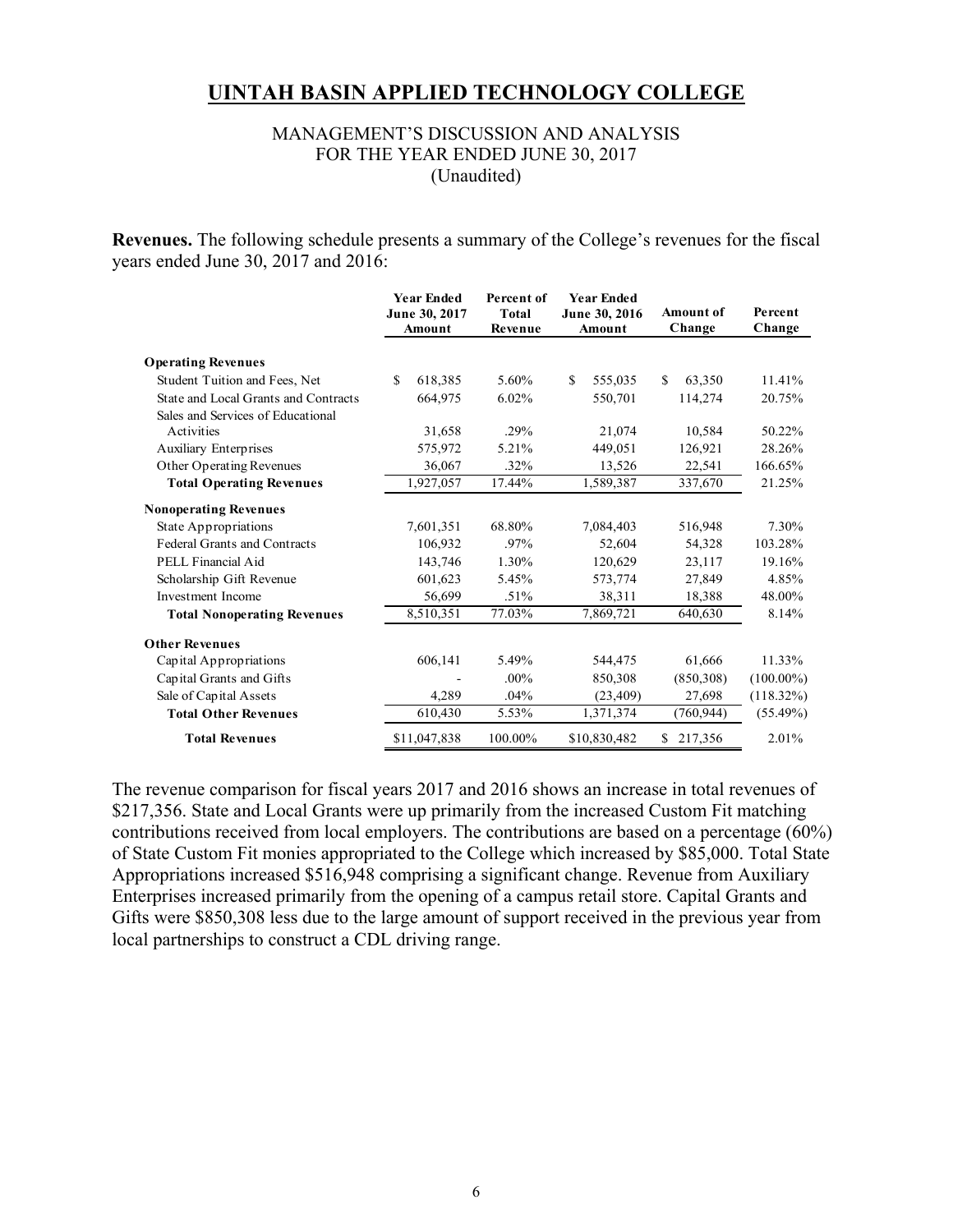#### MANAGEMENT'S DISCUSSION AND ANALYSIS FOR THE YEAR ENDED JUNE 30, 2017 (Unaudited)

**Expenses**. The following schedule presents a summary of the College's expenses for the fiscal years ended June 30, 2017 and 2016:

|                                 | <b>Year Ended</b><br>June 30, 2017<br><b>Amount</b> | <b>Percent of</b><br><b>Total</b><br><b>Expense</b> | Year Ended<br>June 30, 2016<br><b>Amount</b> | Amount of<br>Change | Percent<br>Change |
|---------------------------------|-----------------------------------------------------|-----------------------------------------------------|----------------------------------------------|---------------------|-------------------|
| <b>Operating Expenses</b>       |                                                     |                                                     |                                              |                     |                   |
| Salaries and Wages              | \$<br>4,186,755                                     | 39.64%                                              | \$<br>4,038,542                              | S.<br>148,213       | 3.67%             |
| <b>Benefits</b>                 | 1,285,481                                           | 12.17%                                              | 1,219,163                                    | 66,318              | 5.44%             |
| Actuarial Pension               | 669,681                                             | $6.34\%$                                            | 550,895                                      | 118,786             | 21.56%            |
| Scholarships                    | 148,086                                             | 1.40%                                               | 134,647                                      | 13.439              | 9.98%             |
| Supplies and Services           | 3,049,465                                           | 28.87%                                              | 2,784,888                                    | 264,577             | 9.50%             |
| <b>Termination Benefits</b>     | 212,380                                             | $2.01\%$                                            |                                              | 212,380             | 100.00%           |
| Depreciation                    | 1,010,689                                           | 9.57%                                               | 984,845                                      | 25,844              | 2.62%             |
| <b>Total Operating Expenses</b> | \$10,562,537                                        | 100.00%                                             | \$<br>9.712.980                              | \$<br>849,557       | 8.75%             |

Expenses for the year were \$849,557 more than the prior year, or approximately a 8.75% increase. Much of the additional State appropriations of \$516,948 were applied to Salaries and Wages and also to Benefits expense to offset the increases in those categories. The increase in Supplies and Services of \$264,577 is a natural result of higher grant revenues and the opening of a campus store. A one-time early retirement approved for four employees in the amount of \$212,380 accounts for the increase in Termination Benefits.

#### **Capital Assets and Debt Administration**

**Capital Assets**. The College's capital assets as of June 30, 2017 were \$27,473,393 (net of accumulated depreciation). This investment in capital assets includes land, buildings and improvements, and equipment. The net decrease in capital assets comprises capital acquisitions of \$979,010 offset by an increase in accumulated depreciation of \$1,414,542. In addition, assets with a book value of \$6,911 were sold or retired during the year. The following schedule reflects these changes.

| <b>Capital Assets</b><br>(net of depreciation) |   | June 30, 2017<br><b>Amount</b> |   | <b>June 30, 2016</b><br><b>Amount</b> | Ending<br><b>Balance</b> |
|------------------------------------------------|---|--------------------------------|---|---------------------------------------|--------------------------|
| Land                                           | S | 62,700                         | S | 62,700                                | -                        |
| Buildings and Improvements                     |   | 26,421,819                     |   | 26,679,691                            | (257, 872)               |
| Equipment                                      |   | 988,874                        |   | 1,173,445                             | (184, 571)               |
| <b>Total Capital Assets</b>                    |   | 27,473,393                     |   | 27,915,836                            | (442,443)                |

Additional information on the College's capital assets can be found in Note 4 of the Notes to the Financial Statements.

**Debt Administration.** The College has no amounts outstanding on long-term debt obligations.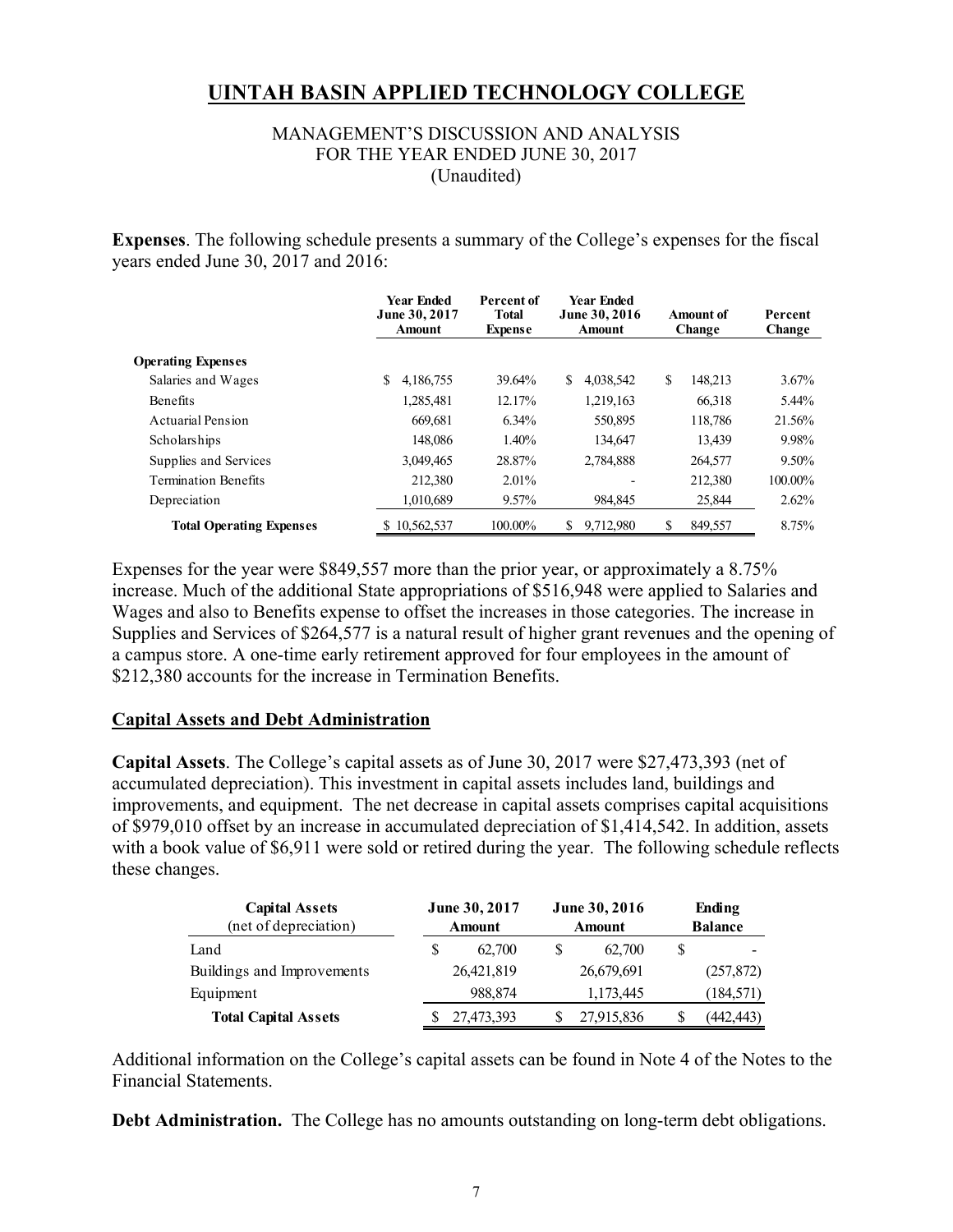#### MANAGEMENT'S DISCUSSION AND ANALYSIS FOR THE YEAR ENDED JUNE 30, 2017 (Unaudited)

#### **Factors Expected to Affect Net Position or Operations**

**Tuition Rate.** Along with other regional colleges in the Utah College of Applied Technology (UCAT) system, the College's tuition rate for fiscal year 2017 was \$2.00 per hour. The rate effective July 1, 2017 is unchanged at \$2.00 per hour.

**Economic Conditions.** The College is expecting that a lagging oil and gas economy will continue throughout fiscal year 2018, significantly impacting the institution's local revenues.

#### **Requests for Information**

This financial report is designed to provide a general overview of the Uintah Basin Applied Technology College's finances for all those with an interest in the College's finances and to show the College's accountability for the money it receives. Questions concerning any of the information provided in this report or requests for additional financial information should be addressed to the Fiscal Services Office, Uintah Basin Applied Technology College, 1100 East Lagoon, Roosevelt, Utah 84066.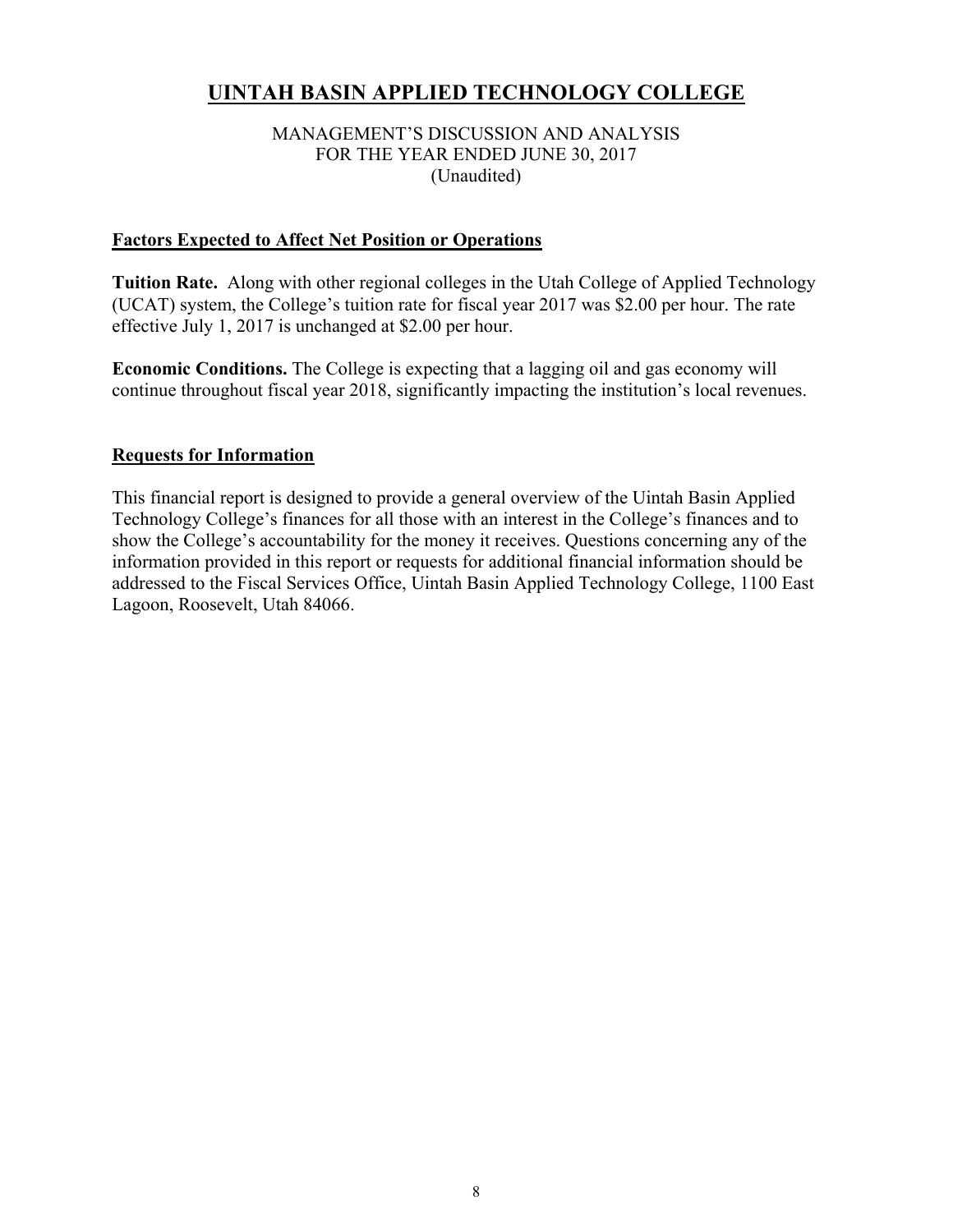#### STATEMENT OF NET POSITION JUNE 30, 2017

#### **Assets**

| <b>Current Assets</b>                             |                  |
|---------------------------------------------------|------------------|
| Cash and Cash Equivalents (Note 2)                | \$<br>4,784,516  |
| Receivables (Note 3)                              | 109,769          |
| Receivables - Related Party (Note 3)              | 99,729           |
| Inventories                                       | 206,142          |
| <b>Total Current Assets</b>                       | 5,200,156        |
| <b>Noncurrent Assets</b>                          |                  |
| Restricted Cash and Cash Equivalents              | 97,949           |
| Capital Assets, net (Note 4)                      | 27,473,393       |
| <b>Total Noncurrent Assets</b>                    | 27,571,342       |
| <b>Total Assets</b>                               | 32,771,498       |
|                                                   |                  |
| <b>Deferred Outflows of Resources</b>             |                  |
| Deferred Outflows Relating to Pensions (Note 6)   | 1,233,635        |
| <b>Total Deferred Outflows of Resources</b>       | 1,233,635        |
|                                                   |                  |
| <b>Liabilities</b>                                |                  |
| <b>Current Liabilities</b>                        |                  |
| Accounts Payable (Note 3)                         | 177,227          |
| Salaries and Wages Payable                        | 178,274          |
| <b>Unearned Revenue</b>                           | 14,500           |
| <b>Accrued Leave</b>                              | 263,219          |
| Accrued Termination Benefits (Notes 1, 5 and 8)   | 37,009           |
| Capital Assets Held for Others (Notes 1, 5 and 8) | 403,853          |
| <b>Total Current Liabilities</b>                  | 1,074,082        |
| Noncurrent Liabilities                            |                  |
| Accrued Termination Benefits (Note 1,5)           | 74,705           |
| Capital Assets Held for Others (Note 1,5)         | 12,519,456       |
| Net Pension Liability (Note 6)                    | 2,968,127        |
| <b>Total Noncurrent Liabilities</b>               | 15,562,288       |
| <b>Total Liabilities</b>                          | 16,636,370       |
|                                                   |                  |
| <b>Deferred Inflows of Resources</b>              |                  |
| Deferred Inflows Relating to Pensions (Note 6)    | 564,448          |
| <b>Total Deferred Inflows of Resources</b>        | 564,448          |
|                                                   |                  |
| <b>Net Position</b>                               |                  |
| Net Investment in Capital Assets                  | 14,550,084       |
| Restricted for                                    |                  |
| Expendable                                        |                  |
| Scholarships                                      | 680,160          |
| Other                                             | 54,313           |
| Unrestricted                                      | 1,519,758        |
| <b>Total Net Position</b>                         | \$<br>16,804,315 |

*The accompanying notes are an integral part of these financial statements.*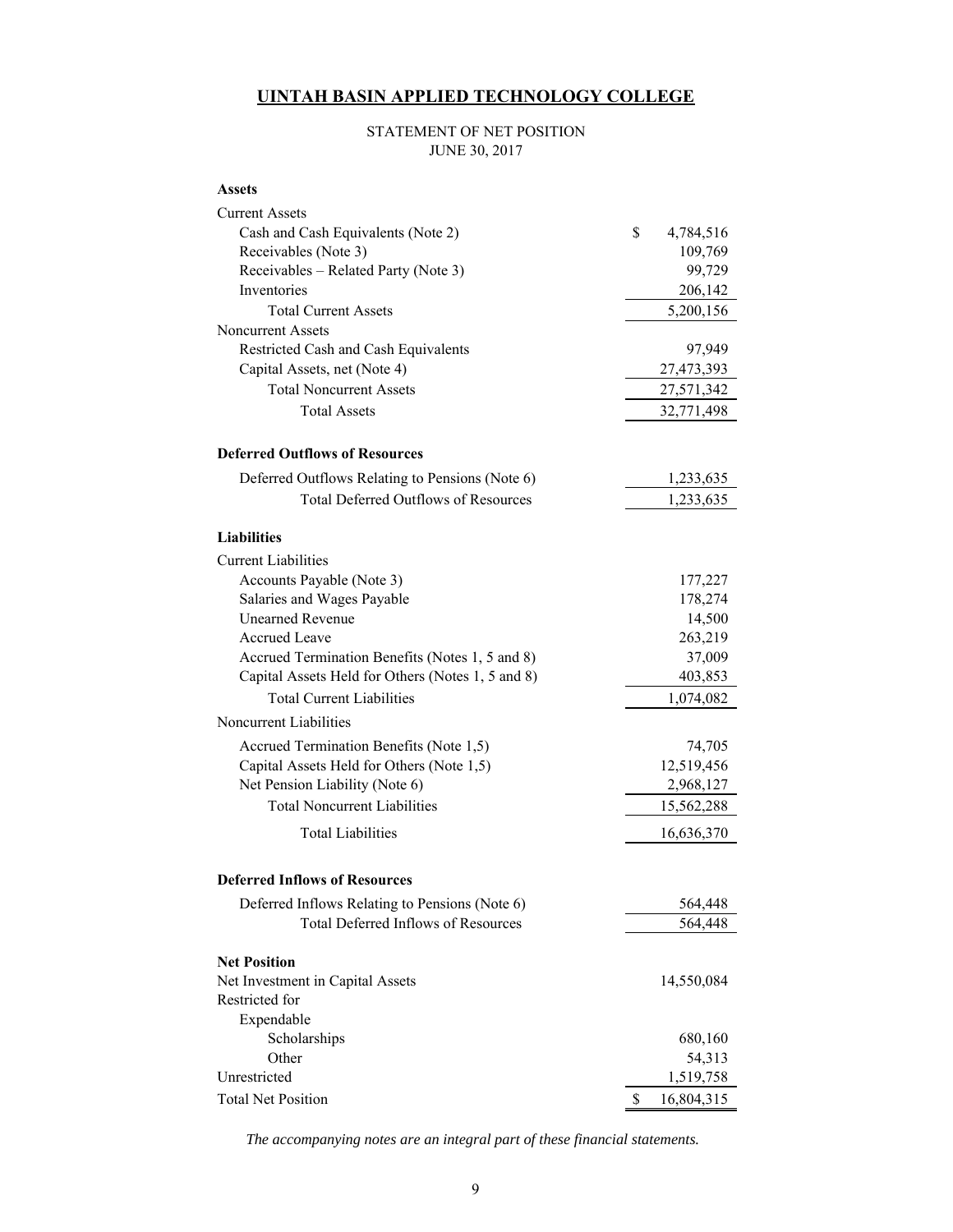#### STATEMENT OF REVENUES, EXPENSES, AND CHANGES IN NET POSITION FOR THE YEAR ENDED JUNE 30, 2017

| Revenues                                                 |                  |
|----------------------------------------------------------|------------------|
| <b>Operating Revenues</b>                                |                  |
| Student Tuition and Fees (net of allowance of \$538,535) | \$<br>618,385    |
| <b>State Grants and Contracts</b>                        | 224,521          |
| <b>Local Grants and Contracts</b>                        | 440,454          |
| Sales and Services of Educational Activities             | 31,658           |
| <b>Auxiliary Enterprises</b>                             | 575,972          |
| Other Operating Revenues                                 | 36,067           |
| <b>Total Operating Revenues</b>                          | 1,927,057        |
| <b>Expenses</b>                                          |                  |
| <b>Operating Expenses</b>                                |                  |
| Salaries and Wages                                       | 4,186,755        |
| <b>Benefits</b>                                          | 1,285,481        |
| <b>Actuarial Pension</b>                                 | 669,681          |
| Scholarships                                             | 148,086          |
| Supplies and Services                                    | 3,049,465        |
| <b>Termination Benefits</b>                              | 212,380          |
| Depreciation                                             | 1,010,689        |
| <b>Total Operating Expenses</b>                          | 10,562,537       |
| Operating Income (Loss)                                  | (8,635,480)      |
| <b>Nonoperating Revenues</b>                             |                  |
| <b>State Appropriations</b>                              | 7,601,351        |
| <b>Federal Grants and Contracts</b>                      | 106,932          |
| PELL Financial Aid                                       | 143,746          |
| Scholarship Gift Revenue                                 | 601,623          |
| Investment Income                                        | 56,699           |
| <b>Total Nonoperating Revenues</b>                       | 8,510,351        |
| Income (Loss) Before Other Revenues & Expenses           | (125, 129)       |
| <b>Other Revenues (Expenses)</b>                         |                  |
| <b>Capital Appropriations</b>                            | 606,141          |
| Sale of Capital Assets                                   | 4,289            |
| <b>Total Other Revenues</b>                              | 610,430          |
| Increase (Decrease) in Net Position                      | 485,301          |
| <b>Net Position</b>                                      |                  |
| Net Position - Beginning of Year                         | 16,319,014       |
| Net Position - End of Year                               | \$<br>16,804,315 |

*The accompanying notes are an integral part of these financial statements.*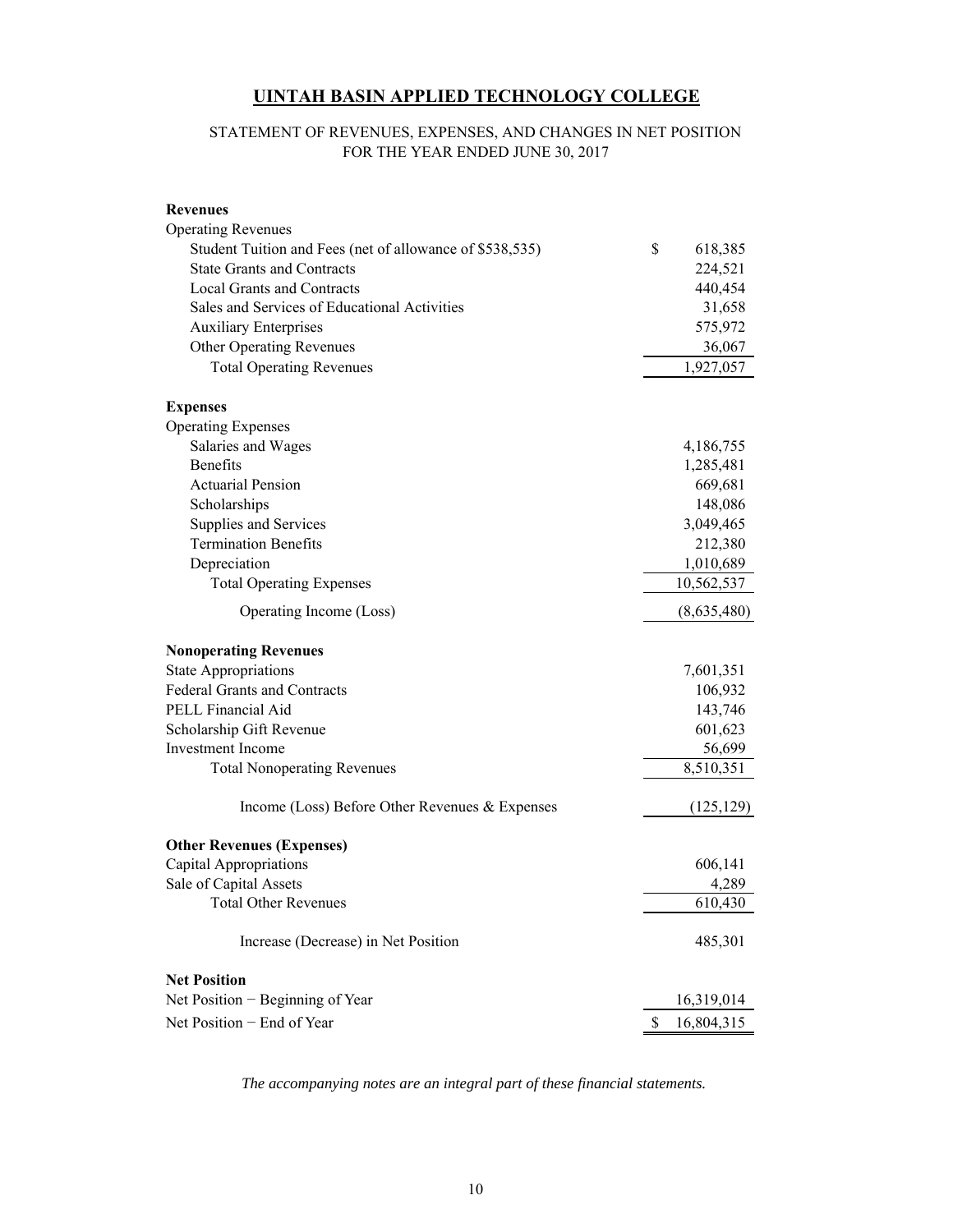#### STATEMENT OF CASH FLOWS FOR THE YEAR ENDED JUNE 30, 2017

| <b>Cash Flows From Operating Activities</b>                                      |    |               |
|----------------------------------------------------------------------------------|----|---------------|
| Receipts from Tuition and Fees                                                   | \$ | 745,773       |
| Receipts from Grants and Contracts                                               |    | 662,624       |
| Payments to Suppliers                                                            |    | (3,731,594)   |
| Payments to Employees                                                            |    | (6, 132, 076) |
| Receipts from Auxiliary Enterprise Services                                      |    | 718,609       |
| Other Receipts                                                                   |    | 36,067        |
| Other Payments                                                                   |    | (222, 455)    |
| Net Cash Provided (Used) by Operating Activities                                 |    | (7,923,052)   |
| <b>Cash Flows From Noncapital Financing Activities</b>                           |    |               |
| <b>State Appropriations</b>                                                      |    | 7,601,351     |
| <b>Grants and Contracts</b>                                                      |    | 106,932       |
| PELL Financial Aid                                                               |    | 143,746       |
| Scholarship Gift Revenue                                                         |    | 601,623       |
| Net Cash Provided (Used) by Noncapital Financing Activities                      |    | 8,453,652     |
| <b>Cash Flows From Capital and Related Financing Activities</b>                  |    |               |
| Proceeds from Capital Asset Sale                                                 |    | 11,200        |
| Purchases of Capital Assets                                                      |    | (383, 162)    |
| Net Cash Provided (Used) by Capital and Related Financing Activities             |    | (371,962)     |
| <b>Cash Flows From Investing Activities</b>                                      |    |               |
| Interest on Investments                                                          |    | 56,699        |
| Net Cash Provided (Used) by Investing Activities                                 |    | 56,699        |
| Net Increase (Decrease) in Cash                                                  |    | 215,337       |
| $Cash - Beginning of Year$                                                       |    | 4,667,128     |
| Cash - End of Year                                                               | S  | 4,882,465     |
| <b>Reconciliation of Operating Income (Loss) to</b>                              |    |               |
| <b>Net Cash Provided (Used) by Operating Activities</b>                          |    |               |
| Operating Income (Loss)                                                          | \$ | (8,635,480)   |
| Adjustments to Reconcile Operating Income (Loss) to                              |    |               |
| Net Cash Provided (Used) by Operating Activities                                 |    |               |
| Depreciation Expense                                                             |    | 1,010,689     |
| Difference between actuarial calculated pension expense and actual contributions |    | (14,038)      |
| Changes in Assets and Liabilities                                                |    |               |
| Receivables                                                                      |    | 127,388       |
| Inventories                                                                      |    | 110,979       |
| Accounts Payable                                                                 |    | (682, 129)    |
| Salaries and Wages Payable                                                       |    | 23,879        |
| Deferred Revenue                                                                 |    | (2,351)       |
| Accrued Leave                                                                    |    | 26,297        |
| <b>Accrued Termination Benefits</b>                                              |    | 111,714       |
| Net Cash Provided (Used) by Operating Activities                                 | S  | (7,923,052)   |
| <b>Noncash Investing, Capital, and Financing Activities</b>                      |    |               |
| Capital Asset Additions through DFCM                                             | \$ | 606,141       |
|                                                                                  |    |               |

*The accompanying notes are an integral part of these financial statements.*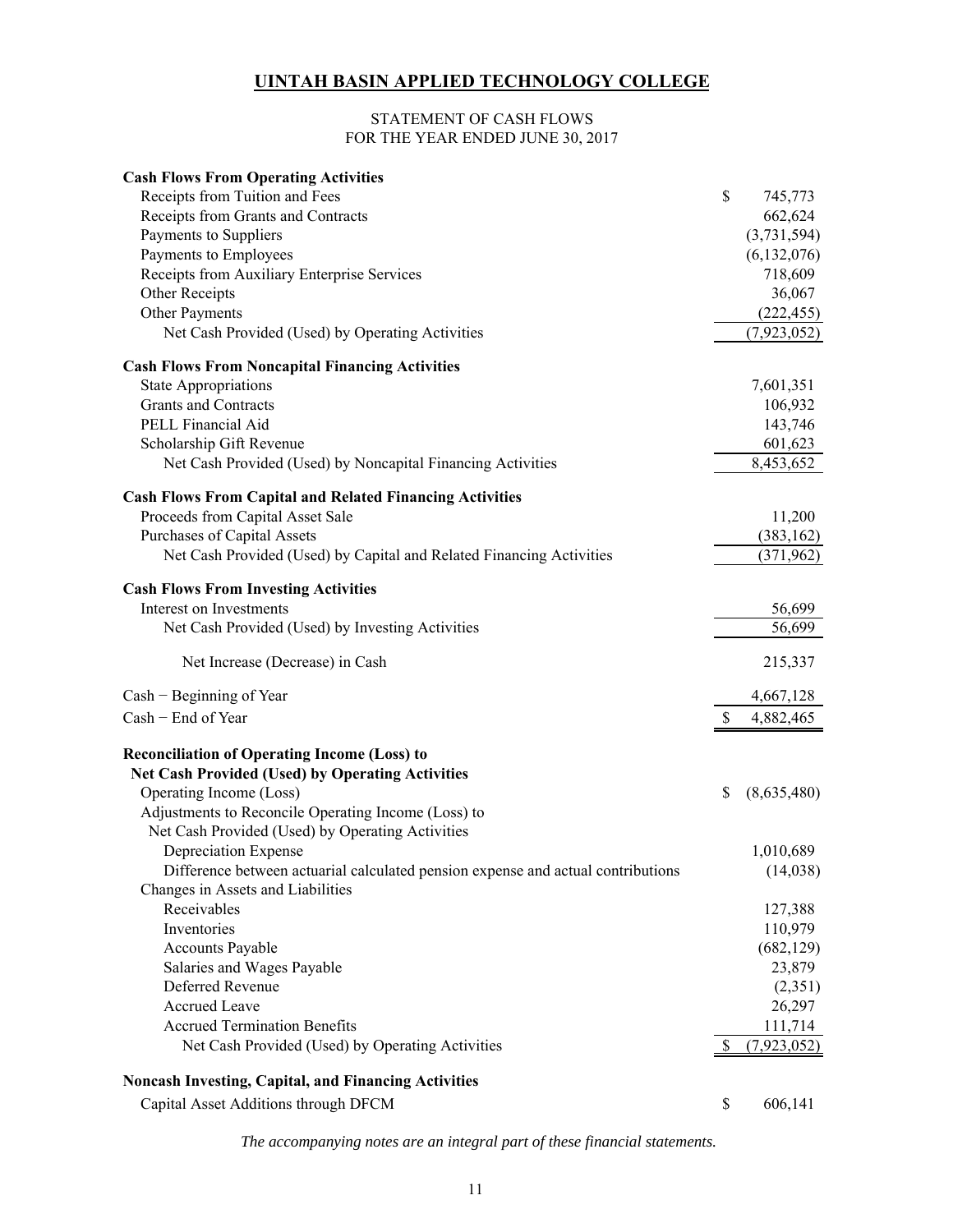#### NOTES TO THE FINANCIAL STATEMENTS FOR THE YEAR ENDED JUNE 30, 2017

#### NOTE 1. SUMMARY OF SIGNIFICANT ACCOUNTING POLICIES

The accompanying financial statements of the Uintah Basin Applied Technology College (College) have been prepared in conformity with generally accepted accounting principles (GAAP) as prescribed by the Governmental Accounting Standards Board (GASB).

Preparation of the financial statements in conformity with GAAP requires management to make estimates and assumptions that affect the reported amounts and disclosures in the financial statements. Actual results could differ from those estimates.

#### Reporting Entity

The College is a regional college within the Utah College of Applied Technology (UCAT). UCAT is considered a component unit of the State of Utah and is included in the State's *Comprehensive Annual Financial Report*.

The College was established by the Utah State Legislature to offer vocational and related instruction to secondary and adult students. Effective September 1, 2001, the Legislature created UCAT which is currently composed of eight regional applied technology colleges. The College became one of these regional applied technology colleges and became an institution under the control of the UCAT Board of Trustees. The College is governed directly by the College's Board of Directors.

Funding for the College is received primarily from direct appropriations from the Utah State Legislature; as well as tuition and fees; and grants and contracts with federal, state, and local agencies.

#### Measurement Focus and Basis of Accounting

The financial statements of the College are reported using the economic resources measurement focus and the accrual basis of accounting. Revenues are recorded when earned and expenses are recorded when a liability is incurred, regardless of the timing of the related cash flows. Grants and similar items are recognized as revenue as soon as all eligibility requirements imposed by the provider have been met.

The College distinguishes operating revenues and expenses from nonoperating items. Operating revenues and expenses generally result from providing services in connection with the College's principal mission of instruction. Operating expenses include the cost of services, administrative expenses, and depreciation on capital assets. All revenues and expenses not meeting this definition are reported as nonoperating revenues and expenses.

When both restricted and unrestricted resources are available for use, it is the College's policy to use restricted resources first, then unrestricted resources as they are needed.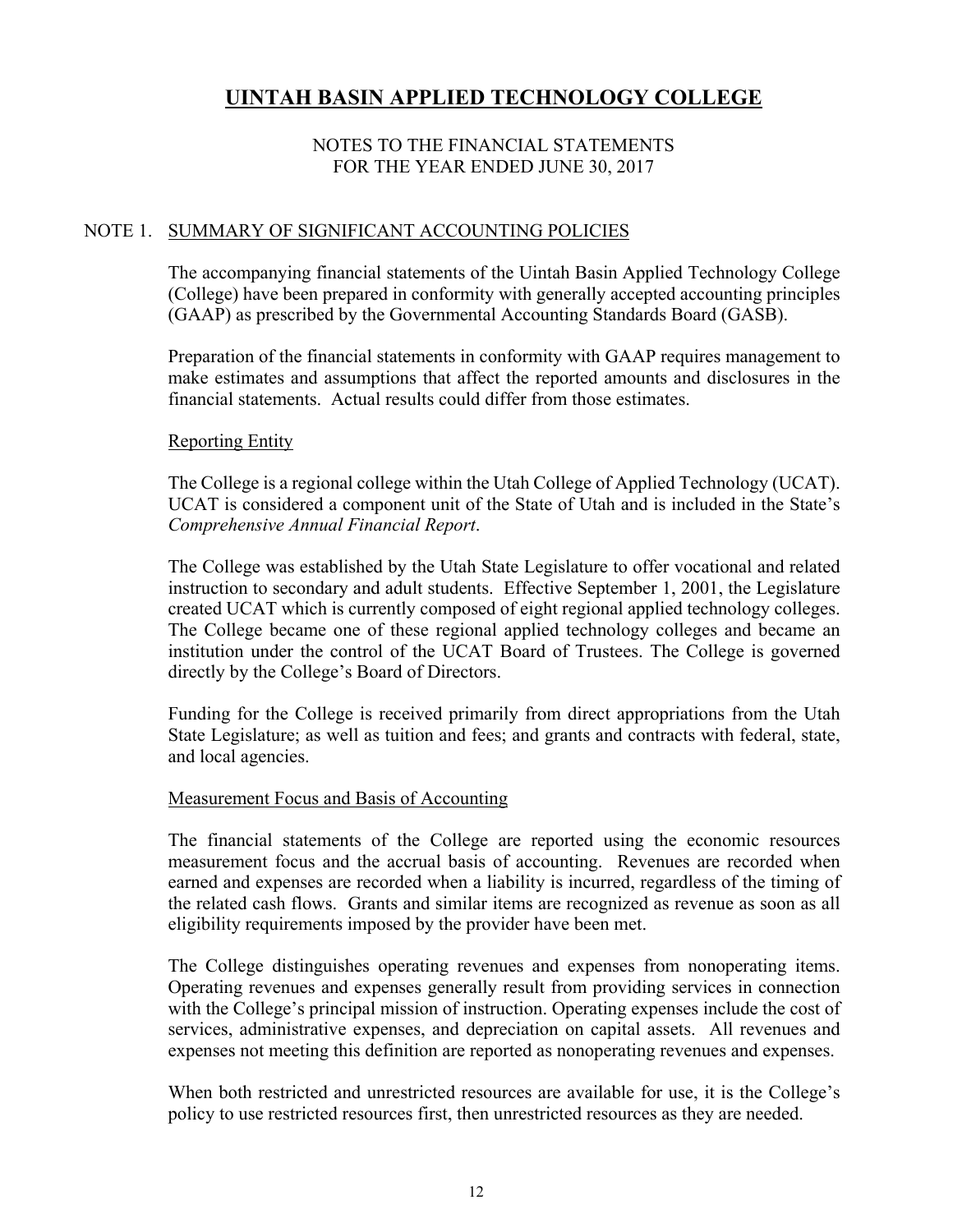#### NOTES TO THE FINANCIAL STATEMENTS FOR THE YEAR ENDED JUNE 30, 2017

#### Deposits and Investments

The College's cash and cash equivalents are considered to be cash on hand, demand deposits, short-term investments with original maturities of three months or less from the date of acquisition, and amounts invested with the Utah Public Treasurers' Investment Fund.

Cash and investment management at the College is administered in accordance with the State of Utah Money Management Act (*Utah Code,* Title 51, Chapter 7).

Investments for the College are reported at fair value.

#### Inventories

Inventory of the bookstore is valued using the retail inventory method which approximates the lower of cost or market. Inventories representing land and materials for housing projects are valued at cost.

#### Capital Assets

Capital assets include property, buildings, and equipment. Capital assets are defined by the College as assets with an initial, individual cost of more than \$5,000 for equipment, \$20,000 for buildings, and an estimated useful life in excess of two years. Such assets are recorded at historical cost. Donated capital assets are recorded at aquisition value at the date of donation.

The costs of normal maintenance and repairs that do not add to the capacity of the asset or materially extend assets' lives are not capitalized.

Capital improvement projects funded by the State of Utah Division of Facilities Construction and Management are recorded as capital assets or current expenses when the project is ready for its intended use and has been transferred from the State's books.

Property, plant, and equipment are depreciated using the straight line method over the following estimated useful lives:

| Assets                       | Years     |
|------------------------------|-----------|
| <b>Buildings</b>             | $30 - 40$ |
| <b>Building Improvements</b> | 20        |
| Portable Classrooms          | 10        |
| Equipment                    | $5 - 10$  |
| Vehicles                     | 5         |
| Office Equipment             | $5-10$    |
| Computer Equipment           | 3         |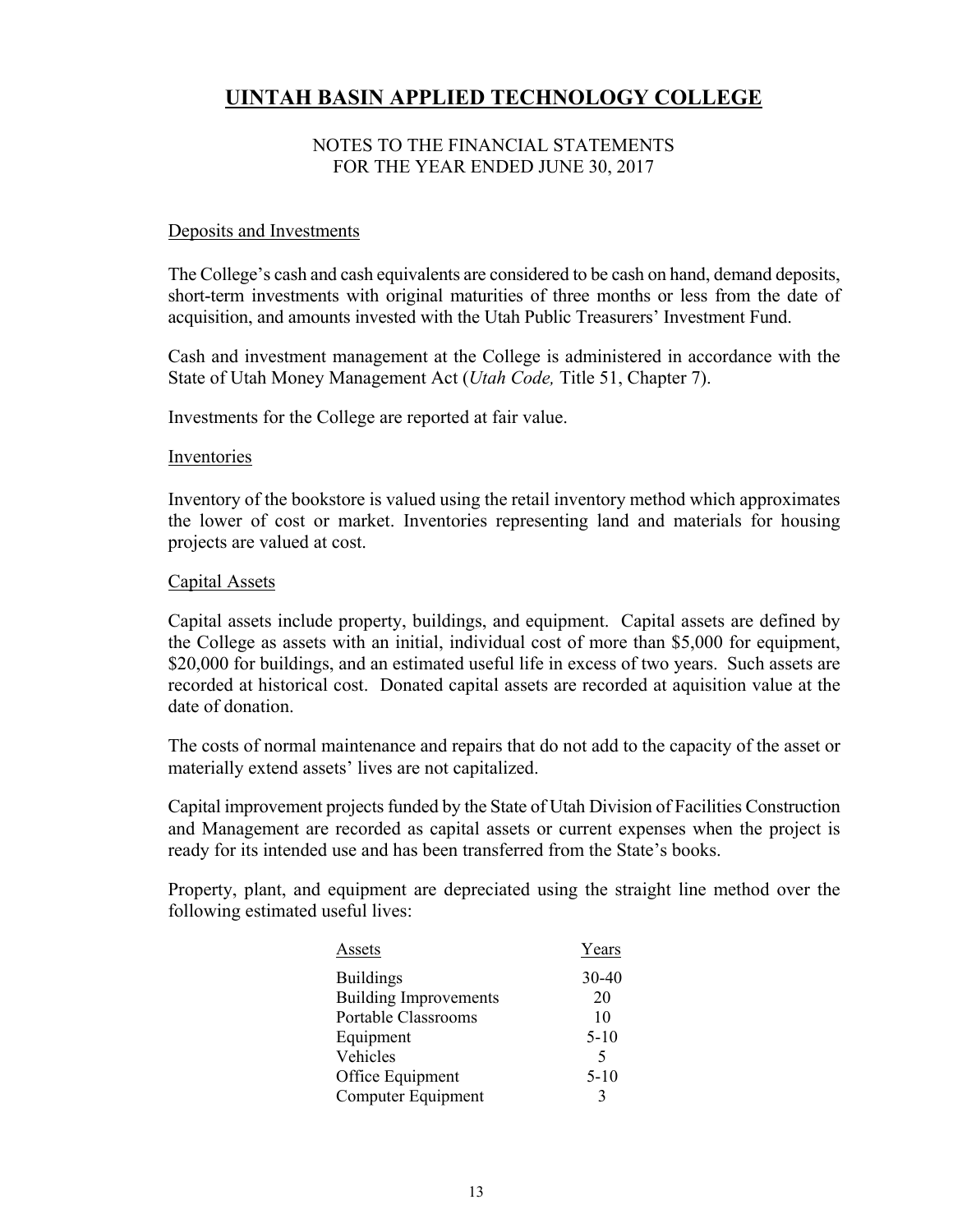#### NOTES TO THE FINANCIAL STATEMENTS FOR THE YEAR ENDED JUNE 30, 2017

#### **Pensions**

For purposes of measuring the net pension liability, deferred outflows of resources and deferred inflows of resources related to pensions, and pension expense, information about the fiduciary net position of the Utah Retirement Systems (Systems) Pension Plan and additions to/deductions from the Systems' fiduciary net position are now determined on the same basis as they are reported by the Systems. For this purpose, benefit payments (including refunds of employee contributions) are now recognized when due and payable in accordance with the benefits terms. Investments are reported at fair value.

#### Deferred Outflows and Inflows

In addition to assets, financial statements will sometimes report a separate section for deferred outflows of resources. This separate financial statement element, *deferred outflows of resources*, represents a consumption of net position that applies to a future period and will not be recognized as an outflow of resources (expense) until then. In addition to liabilities, the financial statements will sometimes report a separate section for deferred inflows of resources. This separate financial statement element, *deferred inflows of resources*, represents an acquisition of net position that applies to a future period and will not be recognized as an inflow of resources (revenue) until that time.

#### Compensated Absences

A full-time employee with a twelve month contract is eligible for ten days of paid vacation per year beginning the first year of employment at the College. After five years of service, an employee will earn an additional paid vacation day for each additional full year of service rendered thereafter, up to a maximum of twenty total vacation days. There is no requirement to use vacation days, but a maximum of forty days may be carried forward at the beginning of each fiscal year.

#### Accrued Termination Benefits

During the year a one-time offering of early retirement benefits was implemented for qualified employees who elected to receive them. The College follows GASB 47 requiring accrual of the future benefits. The projected future costs have been calculated from scheduled payments factoring in projected benefit increases based on historical patterns. The amount recognized was calculated at the discounted present value of projected future costs. The discount rate used is based on an estimated yield of the College's investment earnings.

#### Capital Assets Held for Others

The College carries a long-term liability for the Vernal campus building to reflect Uintah Impact Mitigation Special Service District's (District) ownership interest in the building. This ownership interest results from the District issuing bonds to help finance the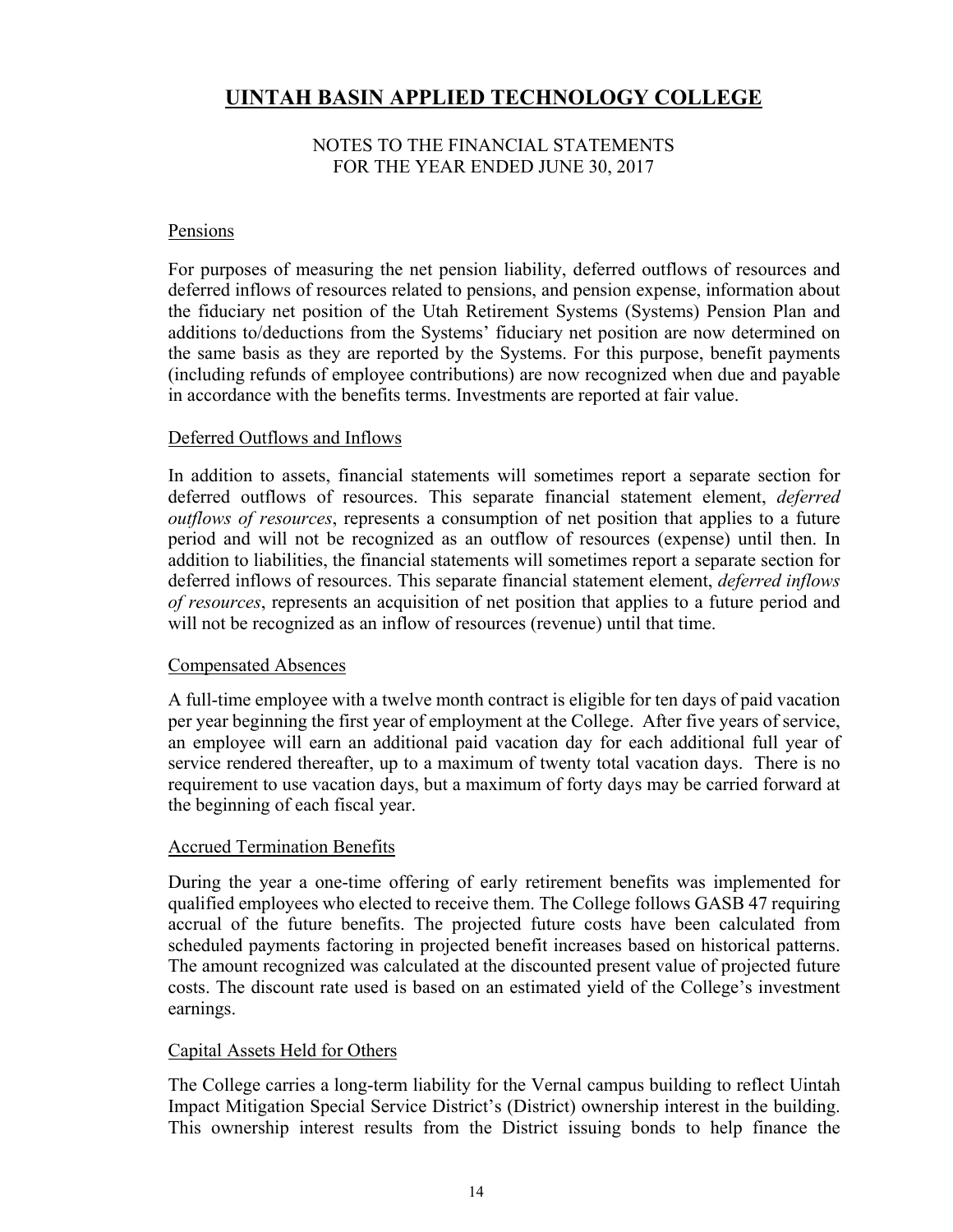#### NOTES TO THE FINANCIAL STATEMENTS FOR THE YEAR ENDED JUNE 30, 2017

building's construction. When these bonds are repaid in the year 2022, the District intends to donate its interest in the building to the College.

Because the building is currently possessed and controlled by the College, the College continues to include the depreciated value of the building in its Capital Assets. However, the College has recorded a long-term liability, Capital Assets Held for Others, representing the District's ownership interest in the building, which reduces net position. Though the College records the entire depreciated value of the building, it does not recognize depreciation expense for the District's portion of the building, amounting to \$403,853 per year (see Note 4).

#### NOTE 2. DEPOSITS AND INVESTMENTS

The State of Utah Money Management Council has the responsibility to advise the State Treasurer about investment policies, promote measures and rules that will assist in strengthening the banking and credit structure of the State, and review the rules adopted under the authority of the Money Management Act (*Utah Code,* Title 51, Chapter 7) that relate to the deposit and investment of public funds.

The College follows the requirements of the Money Management Act (Act) in handling its depository and investment transactions. The Act requires the depositing of College funds in a qualified depository. The Act defines a qualified depository as any financial institution whose deposits are insured by an agency of the Federal Government and which has been certified by the State Commissioner of Financial Institutions as meeting the requirements of the Act and adhering to the rules of the Utah Money Management Council.

#### *Deposits*

#### *Custodial Credit Risk*

Custodial credit risk is the risk that, in the event of a bank failure, the College's deposits may not be returned. The College does not have a formal deposit policy for custodial credit risk. As of June 30, 2017, \$608,554 of the College's bank balance of \$858,554 was uninsured and uncollateralized.

#### *Investments*

The Act defines the types of securities authorized as appropriate investments for the College's funds and the conditions for making investment transactions. Investment transactions may be conducted only through qualified depositories, certified dealers, or directly with issuers of the investment securities.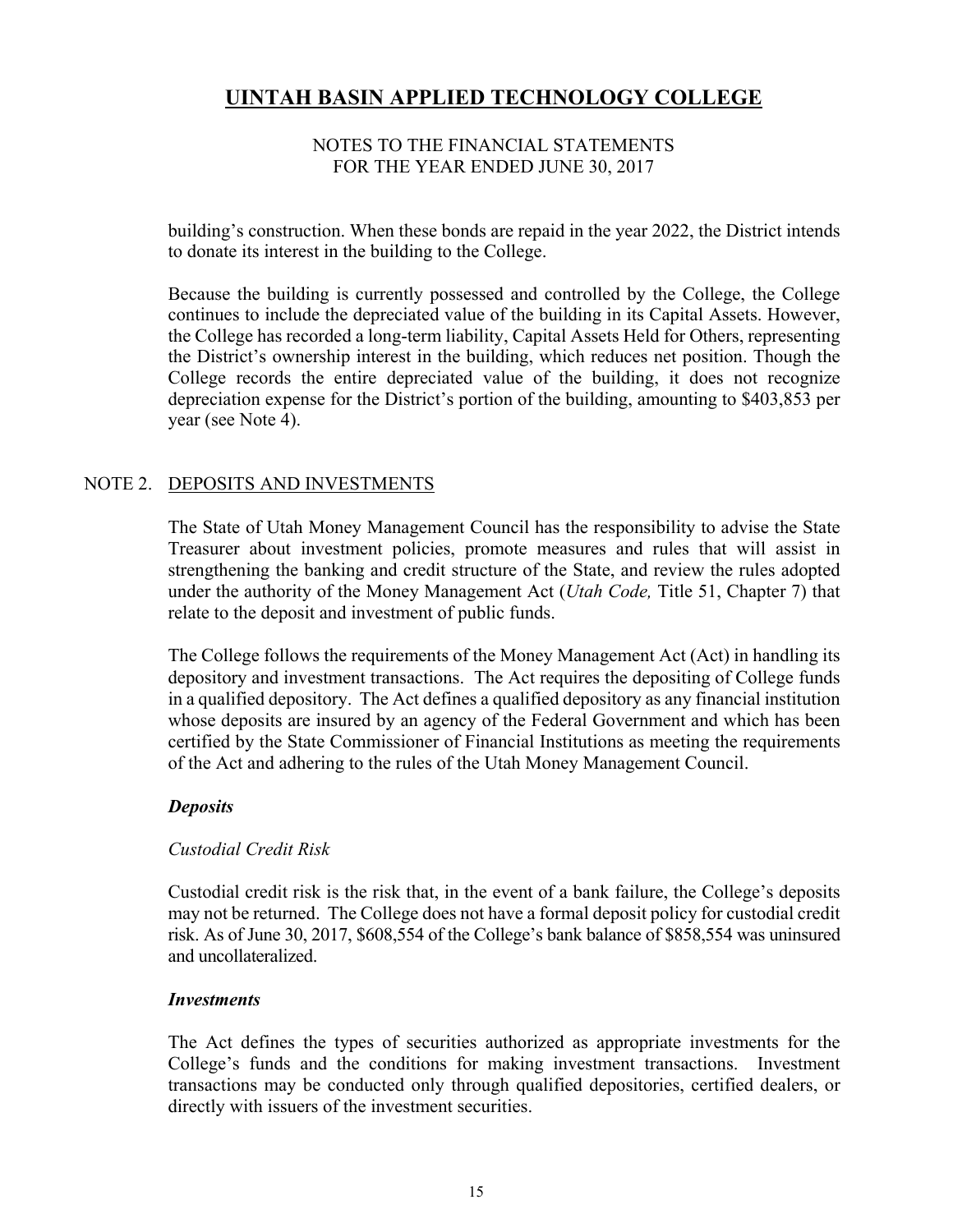#### NOTES TO THE FINANCIAL STATEMENTS FOR THE YEAR ENDED JUNE 30, 2017

Statutes authorize the College to invest in negotiable or nonnegotiable deposits of qualified depositories and permitted negotiable depositories; repurchase and reverse repurchase agreements; commercial paper that is classified as "first tier" by two nationally recognized statistical rating organizations; bankers' acceptances; obligations of the United States Treasury including bills, notes, and bonds; obligations, other than mortgage derivative products, issued by U.S. government sponsored enterprises (U.S. agencies) such as the Federal Home Loan Bank System, Federal Home Loan Mortgage Corporation (Freddie Mac), and Federal National Mortgage Association (Fannie Mae); bonds, notes, and other evidence of indebtedness of political subdivisions of the State; fixed rate corporate obligations and variable rate securities rated "A" or higher, or the equivalent of "A" or higher, by two nationally recognized statistical rating organizations; shares or certificates in a money market mutual fund as defined in the Act; and the Utah State Public Treasurers' Investment Fund (PTIF).

The Utah State Treasurer's Office operates the PTIF. The PTIF is available for investment of funds administered by any Utah public treasurer.

The PTIF is not registered with the Securities Exchange Commission as an investment company. The PTIF is authorized and regulated by the Act. The Act established the Money Management Council which oversees the activities of the Utah State Treasurer and the PTIF and details the types of authorized investments. Deposits in the PTIF are not insured or otherwise guaranteed by the State of Utah, and participants share proportionally in any realized gains or losses on investments.

The College measures and records its investments using fair value measurement guidelines established by generally accepted accounting principles. These guidelines recognize a three-tiered fair value hierarchy, as follows:

- Level 1: Quoted prices for identical investments in active markets;
- Level 2: Observable inputs other than quoted market prices; and,
- Level 3: Unobservable inputs

The value of the College's investment in the fund is calculated by applying the June 30, 2017 fair value factor, as calculated by the Utah State Treasurer, to the College's June 30, 2017 balance in the fund.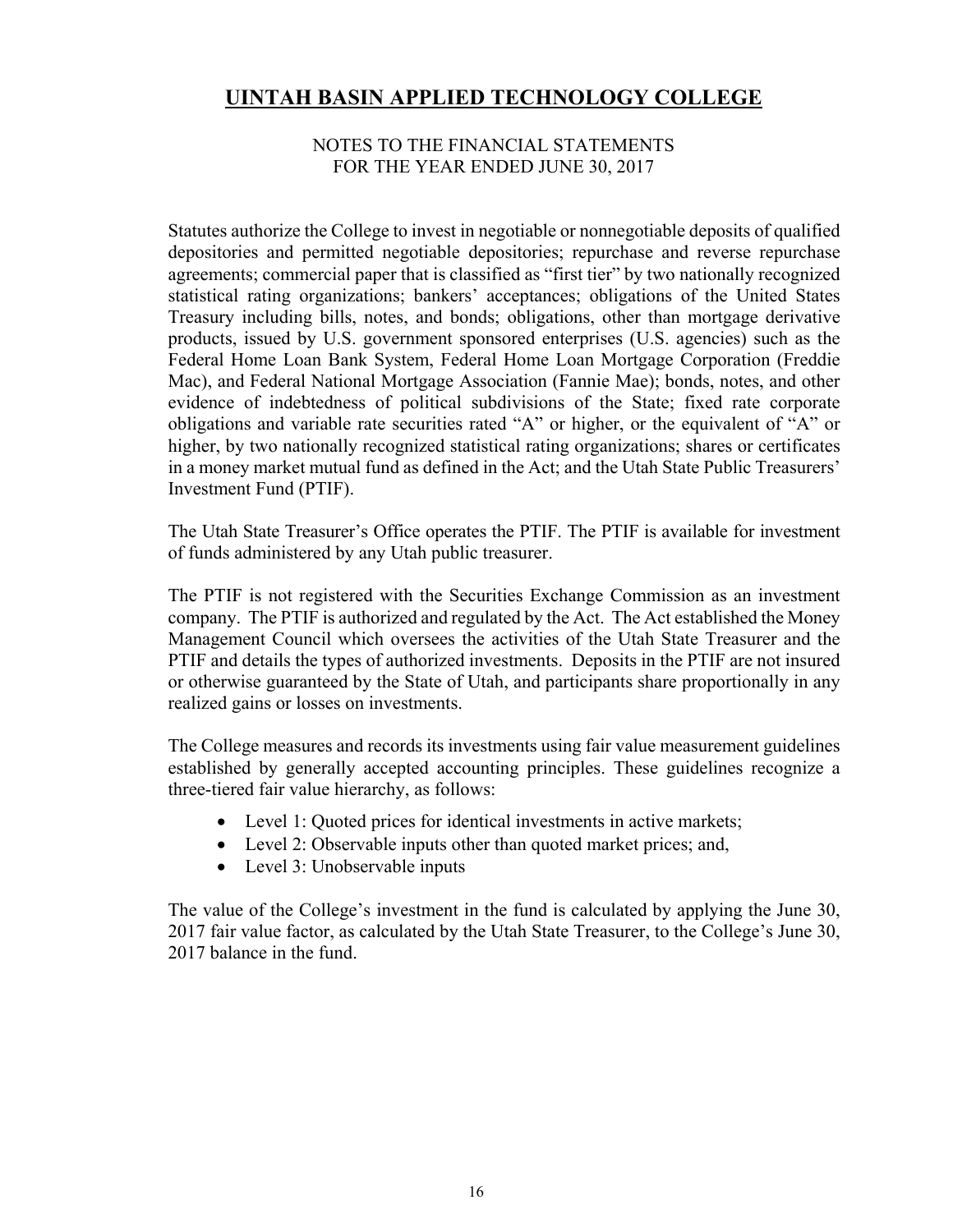#### NOTES TO THE FINANCIAL STATEMENTS FOR THE YEAR ENDED JUNE 30, 2017

At June 30, 2017, the College had the following investments and maturities. The investments were valued using level 2 measurements.

|                                    |             | Investment Securities (in years) |
|------------------------------------|-------------|----------------------------------|
| Investment Type                    | Fair Value  | Less than 1 year                 |
|                                    |             |                                  |
| Public Treasurers' Investment Fund | \$4,160,030 | \$4,160,030                      |
|                                    |             |                                  |

#### *Interest Rate Risk*

Interest rate risk is the risk that changes in interest rates will adversely affect the fair value of an investment. The College's policy for managing its exposure to fair value loss arising from increasing interest rates is to comply with the Act. Section 51-7-11 of the Act requires that the remaining term to maturity of investments may not exceed the period of availability of the funds to be invested. The Act further limits the remaining term to maturity on all investments in commercial paper, bankers' acceptances, fixed rate negotiable deposits, fixed rate corporate obligations, to 270 days – 15 months or less. The Act further limits the remaining term to maturity on all investments in obligations of the United States Treasury; obligations issued by U.S. Government-sponsored enterprises; and bonds, notes, and other evidence of indebtedness of political subdivisions of the State to 10 years. In addition, variable rate negotiable deposits and variable rate securities may not have a remaining term to final maturity exceeding 3 years.

#### *Credit Risk*

Credit risk is the risk that an issuer or other counterparty to an investment will not fulfill its obligations. The College's policy for reducing its exposure to credit risk is to comply with the Act, as previously discussed. At June 30, 2017, the College's investments were all unrated.

#### *Concentration of Credit Risk*

Concentration of credit risk is the risk of loss attributed to the magnitude of a government's investment in a single issuer. The College's policy for reducing this risk of loss is to comply with the Rules of the Money Management Council. Rule 17 of the Money Management Council limits investments in a single issuer of commercial paper and corporate obligations to 5-10% depending upon the total dollar amount held in the portfolio.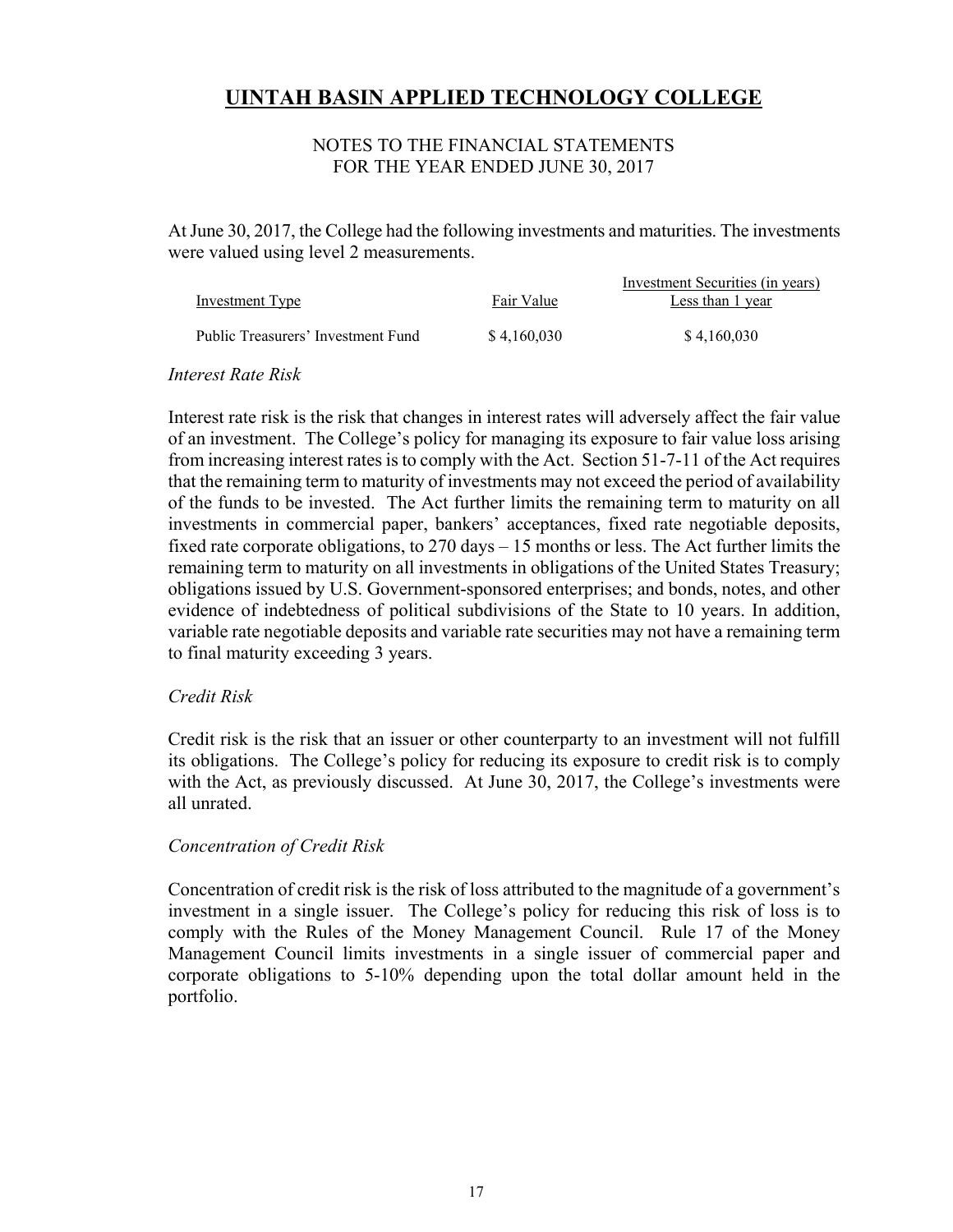#### NOTES TO THE FINANCIAL STATEMENTS FOR THE YEAR ENDED JUNE 30, 2017

#### NOTE 3. ACCOUNTS RECEIVABLE AND PAYABLE

The following schedule presents accounts receivable at June 30, 2017:

| Student Charged Tuition and Fees    | 4.128<br>S. |
|-------------------------------------|-------------|
| Industry Sponsored Tuition and Fees | 105,641     |
| Related Party – State Government    | 99.729      |
| <b>Total Accounts Receivable</b>    | \$209,498   |

Accounts payable at June 30, 2017 are primarily made up of obligations to vendors.

#### NOTE 4. CAPITAL ASSETS

Additions to capital assets include amounts paid for by the College as well as assets transferred to the College by the State of Utah Division of Facilities Construction and Management. Capital asset activity for the fiscal year ended June 30, 2017, was as follows:

|                                       | <b>Beginning</b> |                  |                  | Ending           |
|---------------------------------------|------------------|------------------|------------------|------------------|
|                                       | <b>Balance</b>   | <b>Additions</b> | <b>Deletions</b> | <b>Balance</b>   |
| Land                                  | 62,700           | \$               | \$               | \$<br>62,700     |
| Buildings and Improvements            | 37,300,794       | 811,321          |                  | 38,112,115       |
| Equipment                             | 4,045,463        | 167,689          | 233,179          | 3,979,973        |
| Total                                 | 41,408,957       | 979,010          | 233,179          | 42, 154, 788     |
| Less Accumulated Depreciation:        |                  |                  |                  |                  |
| Buildings and Improvements            | 10,621,103       | 1,069,193        |                  | 11,690,296       |
| Equipment                             | 2,872,018        | 345,349          | 226,268          | 2,991,099        |
| <b>Total Accumulated Depreciation</b> | 13,493,121       | 1,414,542        | 226,268          | 14,681,395       |
| Net Capital Assets                    | 27,915,836       | (435.532)<br>S   | S<br>6.911       | 27,473,393<br>S. |

Total additions to accumulated depreciation shown above exceed depreciation expense of \$1,010,689 by \$403,853 (see Note 1, "Capital Assets Held for Others").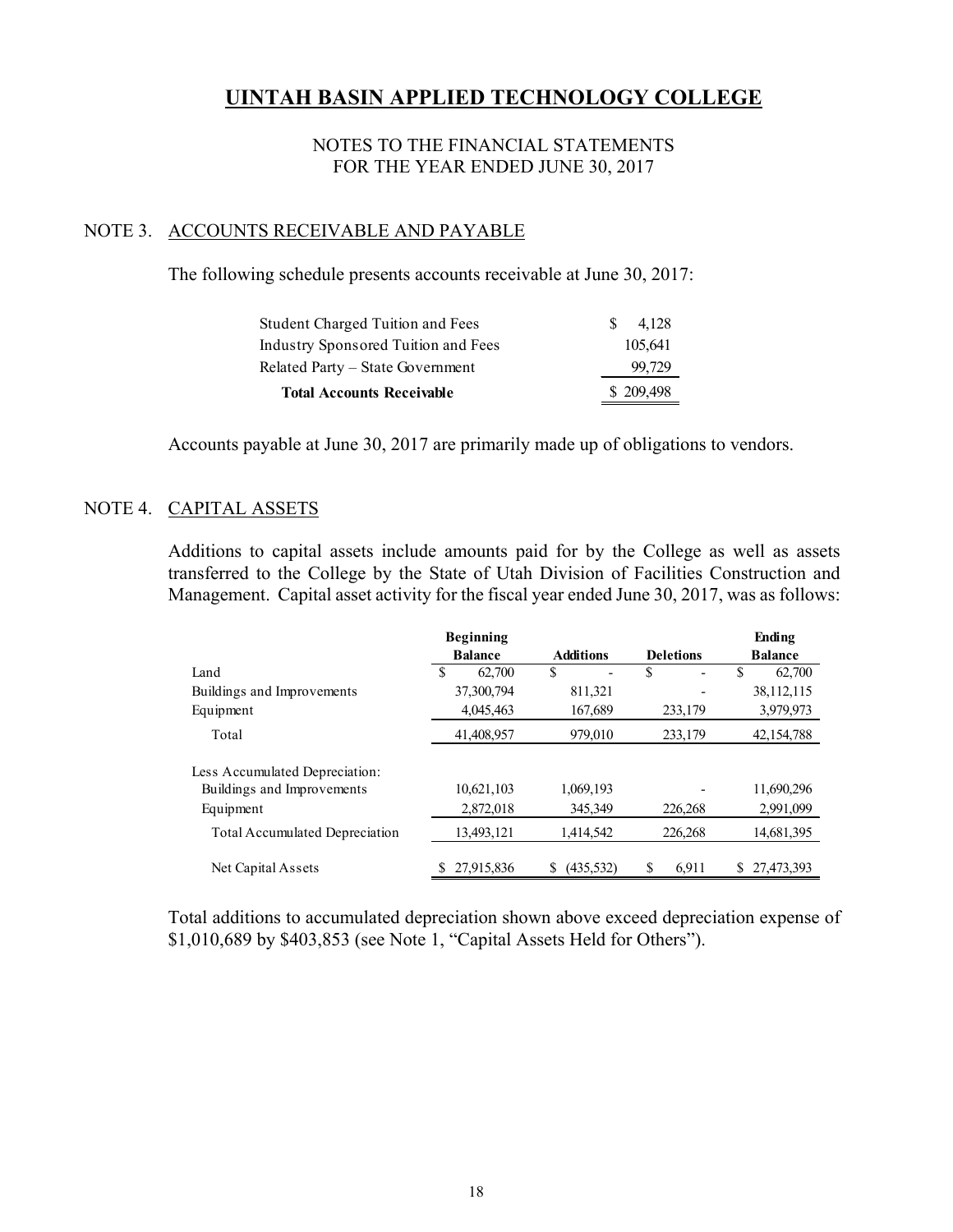#### NOTES TO THE FINANCIAL STATEMENTS FOR THE YEAR ENDED JUNE 30, 2017

#### NOTE 5. LONG-TERM LIABILITIES

The following is a summary of changes in long-term liabilities during the fiscal year:

|                                     | <b>Beginning</b><br><b>Balance</b> | <b>Additions</b> | <b>Reductions</b> | Ending<br><b>Balance</b> | Current<br><b>Portion</b> |
|-------------------------------------|------------------------------------|------------------|-------------------|--------------------------|---------------------------|
| <b>Accrued Termination Benefits</b> | S<br>-                             | 212,380          | 100,666<br>S.     | \$<br>111,714            | 37,009                    |
| Capital Assets Held for Others      | 13,327,162                         | -                | 403.853           | 12,923,309               | 403,853                   |
| Net Pension Liability               | 2,885,316                          | 82.811           |                   | 2,968,127                |                           |
| <b>Total Noncurrent Liabilities</b> | \$16,212,478                       | 295.191          | 504,519           | 16,003,150               | 440,862                   |

#### NOTE 6. RETIREMENT PLANS

#### Plan Description

The College contributes to the Public Employees Noncontributory Retirement System and the Tier 2 Public Employees Contributory Retirement System, which are cost-sharing multiple-employer defined benefit pension plans administered by the Utah Retirement Systems (Systems).

The Systems comprise the following pension trust funds:

- Public Employees Noncontributory Retirement System (Noncontributory System);
- Tier 2 Public Employees Contributory Retirement System (Tier 2 Public Employees System).

The Tier 2 Public Employees System became effective July 1, 2011. All eligible employees beginning on or after July 1, 2011 who have no previous service credit with any of the Systems, are members of the Tier 2 Public Employees System.

The Systems are established and governed by the respective sections of Title 49 of the *Utah Code.* The Systems' defined benefit plans are amended statutorily by the State Legislature. The Utah State Retirement Office Act in Title 49 provides for the administration of the Systems under the direction of the Board, whose members are appointed by the Governor. The Systems are fiduciary funds defined as pension (and other employee benefit) trust funds and a component unit of the State of Utah. Title 49 of the *Utah Code* grants the authority to establish and amend the benefit terms.

The Systems issue a publicly available financial report that can be obtained by writing to Utah Retirement Systems, 560 East 200 South, Salt Lake City, Utah 84102 or visiting the website: www.urs.org.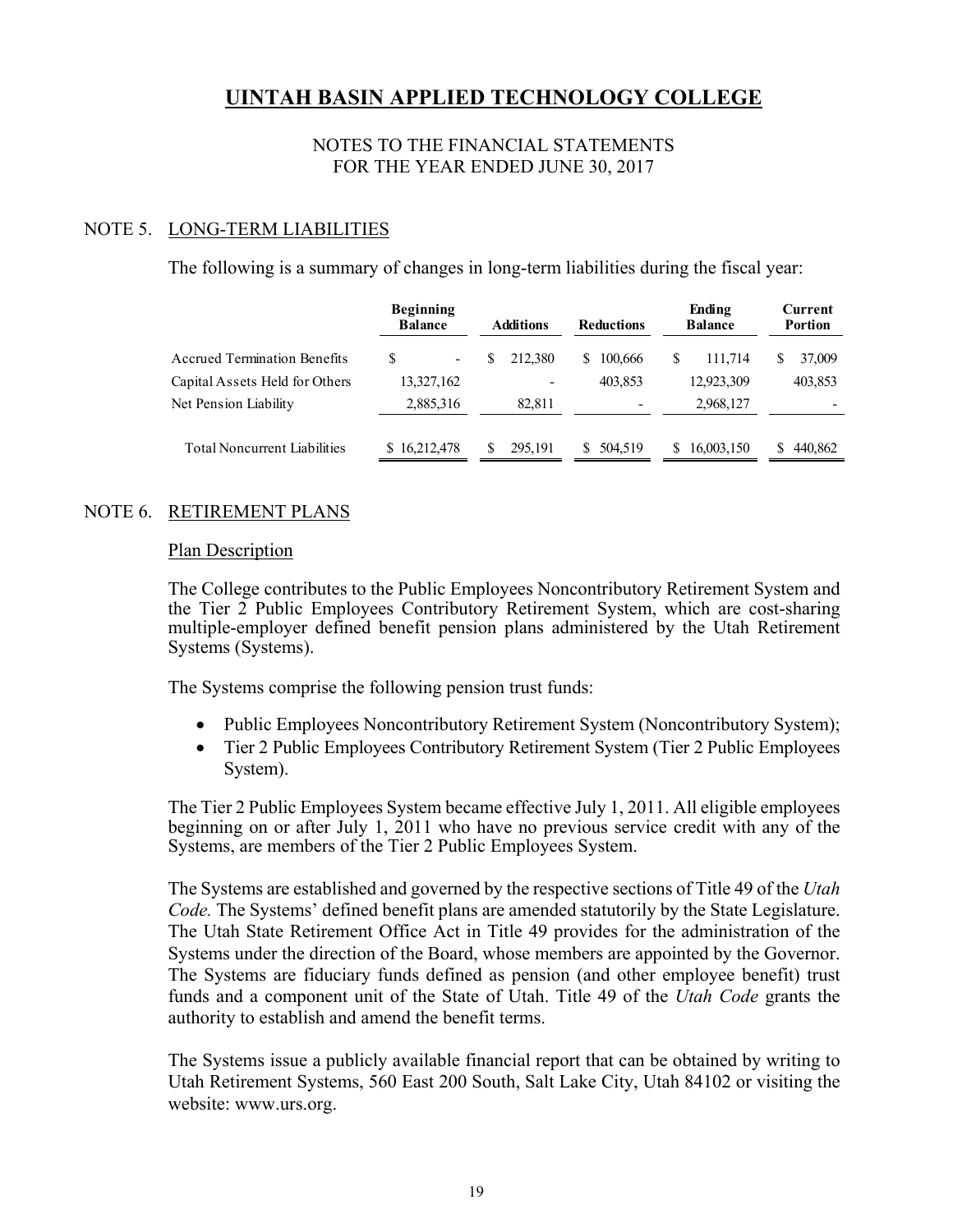#### NOTES TO THE FINANCIAL STATEMENTS FOR THE YEAR ENDED JUNE 30, 2017

#### Benefits Provided

The Systems provide retirement, disability, and death benefits. Retirement benefits are as follows:

| <b>System</b>                     | Final<br><b>Average Salary</b> | <b>Years of Service Required</b><br>and/or<br><b>Age Eligible for Benefit</b>                       | <b>Benefit Percent</b><br>per Year of Service | $COLA**$      |
|-----------------------------------|--------------------------------|-----------------------------------------------------------------------------------------------------|-----------------------------------------------|---------------|
| Noncontributory<br>System         | Highest 3 years                | 30 years any age<br>25 years any age*<br>20 years age $60*$<br>10 years age $62*$<br>4 years age 65 | 2.0% per year all years                       | Up to $4\%$   |
| Tier 2 Public Employees<br>System | Highest 5 years                | 35 years any age<br>20 years age $60*$<br>10 years age $62*$<br>4 years age 65                      | 1.5% per year all years                       | Up to $2.5\%$ |

*\* with actuarial reductions*

*\*\* All post-retirement cost-of-living adjustments are non-compounding and are based on the original benefit. The cost-of-living adjustments are also limited to the actual Consumer Price Index (CPI) increase for the year, although unused CPI increases not met may be carried forward to subsequent years.*

#### **Contributions**

As a condition of participation in the Systems, employers and/or employees are required to contribute certain percentages of salary and wages as authorized by statute and specified by the Systems' Board. Contributions are actuarially determined as an amount that, when combined with employee contributions (where applicable), is expected to finance the cost of benefits earned by employees during the year, with an additional amount to finance any unfunded actuarial accrued liability. Contribution rates are as follows:

|                                |                 | Paid by      | College      |
|--------------------------------|-----------------|--------------|--------------|
|                                | <b>Employee</b> | College      | Contribution |
|                                | Paid            | for Employee | Rates        |
| Noncontributory System         | N/A             | N/A          | 22.19%       |
| Tier 2 Public Employees System | N/A             | N/A          | 18.24%       |

Tier 2 rates include a statutory required contribution to finance the unfunded actuarial accrued liability of the Tier 1 plans.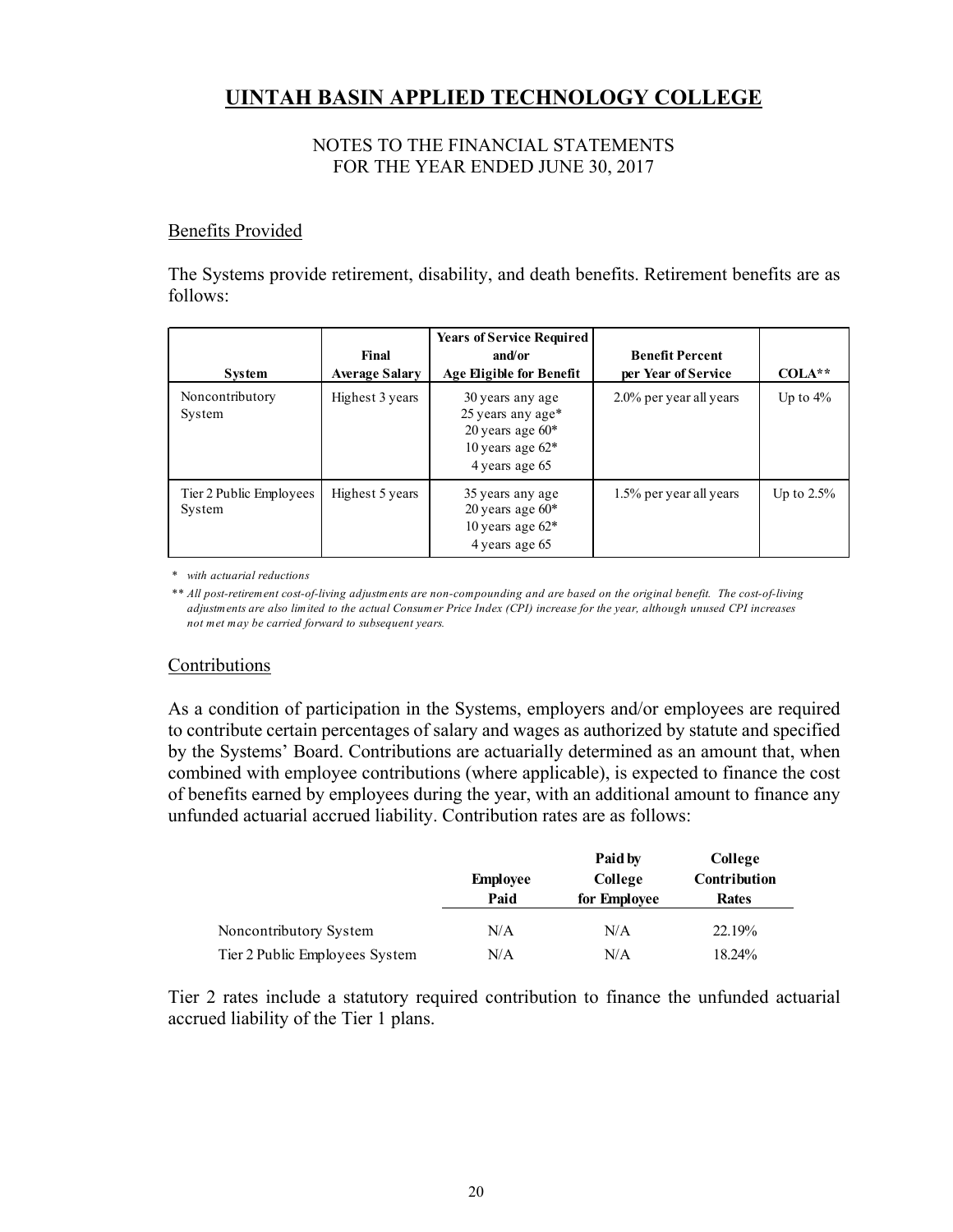NOTES TO THE FINANCIAL STATEMENTS FOR THE YEAR ENDED JUNE 30, 2017

For the fiscal year ended June 30, 2017, the employer and employee contributions to the Systems were as follows:

|                                | <b>Employer</b>      | <b>Employee</b>          |
|--------------------------------|----------------------|--------------------------|
|                                | <b>Contributions</b> | <b>Contributions</b>     |
| Noncontributory System         | 441,133              |                          |
| Tier 2 Public Employees System | 226,276              | $\overline{\phantom{0}}$ |
| <b>Total Contributions</b>     | 667,409              | $\overline{\phantom{0}}$ |

Contributions reported are the Systems' Board-approved required contributions by system. Contributions in the Tier 2 systems are used to finance the unfunded liabilities in the Tier 1 systems.

As of June 30, 2017, the College reported a net pension asset of \$0 and a net pension liability of \$2,968,127.

|                                     | <b>Net</b><br>Pension<br>Asset | <b>Net</b><br>Pension<br>Liabilitv | Proportionate<br><b>Share</b><br>12/31/2016 | Proportionate<br>Share<br>12/31/2015 | Change<br>(Decrease) |
|-------------------------------------|--------------------------------|------------------------------------|---------------------------------------------|--------------------------------------|----------------------|
| Noncontributory System              | $\sim$                         | 2.952.316                          | 0.0910951%                                  | 0.0918514%                           | $-0.0007563\%$       |
| Tier 2 Public Employees System      |                                | 15,811                             | 0.1417378%                                  | 0.1779284%                           | $-0.0361906%$        |
| Total Net Pension Asset / Liability | $\overline{\phantom{0}}$       | 2,968,127                          |                                             |                                      |                      |

The net pension asset and liability were measured as of December 31, 2016. The total pension liability used to calculate the net pension asset and liability was determined by an actuarial valuation as of January 1, 2016 and rolled forward using generally accepted actuarial procedures. The proportion of the net pension asset and liability is equal to the ratio of the employer's actual contributions to the Systems during the plan year over the total of all employer contributions to the System during the plan year.

For the year ended June 30, 2017, the College recognized a pension expense of \$669,681. At June 30, 2017, the College's portion of the deferred outflows of resources and deferred inflows of resources related to pensions were from the following sources:

|                                                                                                         | <b>Deferred</b><br>Outflows of<br><b>Resources</b> | <b>Deferred</b><br>Inflows of<br><b>Resources</b> |  |
|---------------------------------------------------------------------------------------------------------|----------------------------------------------------|---------------------------------------------------|--|
| Differences between expected and actual experience                                                      | \$                                                 | 172,381<br>\$                                     |  |
| Changes in assumptions                                                                                  | 323,248                                            | 38,058                                            |  |
| Net difference between projected and actual earnings<br>on pension plan investments                     | 559,013                                            | 160,581                                           |  |
| Changes in proportion and differences between contributions<br>and proportionate share of contributions | 11,253                                             | 193,428                                           |  |
| Contributions subsequent to the measurement date                                                        | 340,121                                            |                                                   |  |
| Total                                                                                                   | \$1,233,635                                        | 564,448                                           |  |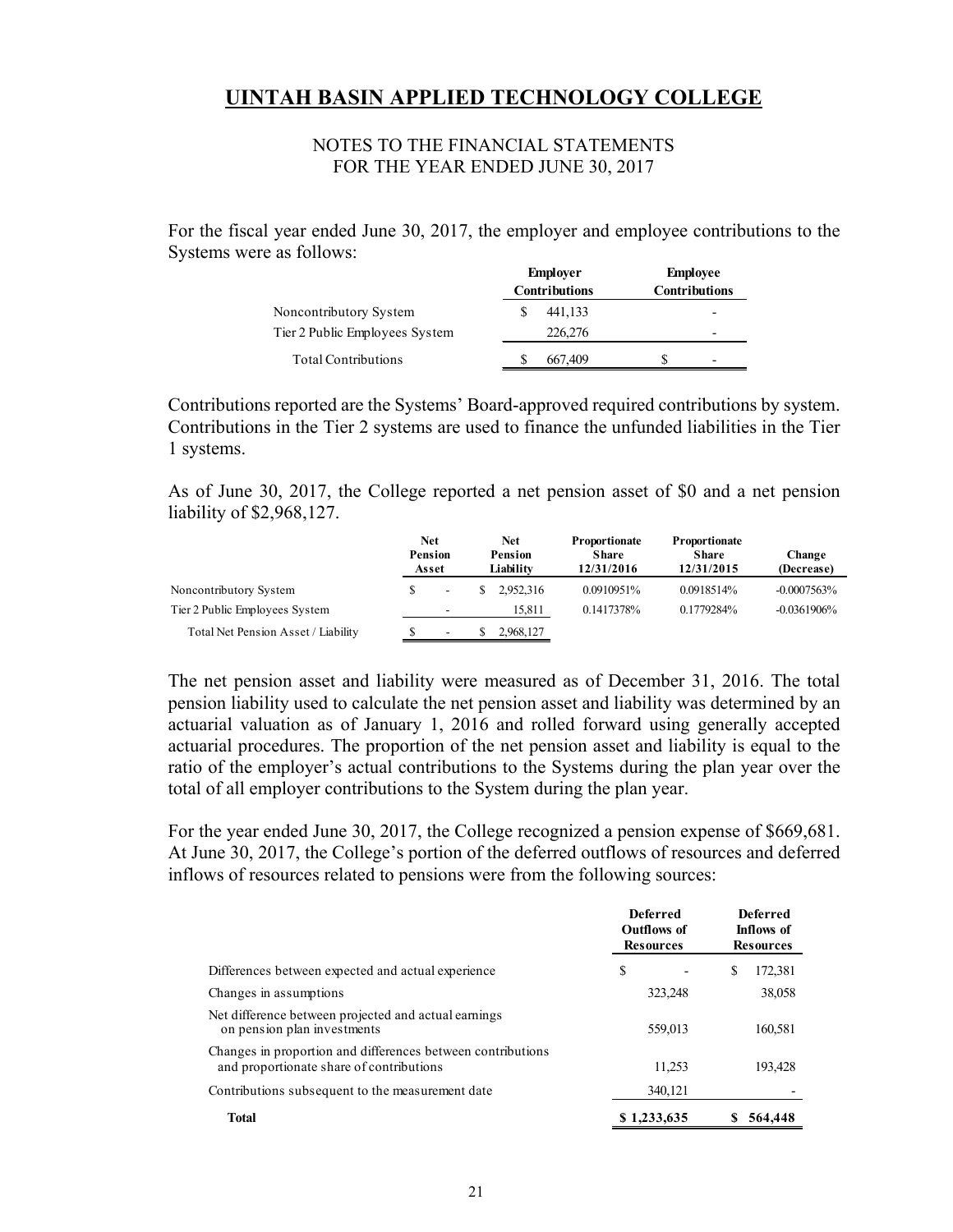#### NOTES TO THE FINANCIAL STATEMENTS FOR THE YEAR ENDED JUNE 30, 2017

Of the amount reported as deferred outflows of resources to pensions, \$340,121 resulted from contributions made by the College prior to its fiscal year end, but subsequent to the measurement date of December 31, 2016. These contributions will be recognized as a reduction of the net pension liability in the upcoming fiscal year. Other amounts reported as deferred outflows of resources and deferred inflows of resources related to pensions will be recognized as pension expense as follows:

| Year Ending December 31, |   | <b>Deferred Outflows</b><br>(Inflows) of Resources |
|--------------------------|---|----------------------------------------------------|
| 2017                     | S | 80,415                                             |
| 2018                     | S | 88,123                                             |
| 2019                     | S | 177,239                                            |
| 2020                     | S | (21,860)                                           |
| 2021                     | S | 445                                                |
| Thereafter               |   | 4,703                                              |

#### Actuarial Assumptions

The total pension liability in the December 31, 2016 actuarial valuation was determined using the following actuarial assumptions, applied to all periods included in the measurement:

| Inflation                 | 2.60 percent                                                                 |
|---------------------------|------------------------------------------------------------------------------|
| Salary Increases          | 3.35 - 10.35 percent, average, including inflation                           |
| Investment Rate of Return | 7.20 percent, net of pension plan investment expense,<br>including inflation |

Mortality rates were developed from actual experience and mortality tables, based on gender, occupation, and age, as appropriate, with adjustments for future improvement in mortality based on Scale AA, a model developed by the Society of Actuaries.

The following actuarial assumption changes were adopted January 1, 2016:

- The assumed investment return assumption was decreased from 7.50% to 7.20%.
- The assumed inflation rate was decreased from 2.75% to 2.60%.

With the decrease in the assumed rate of inflation, both the payroll growth and wage inflation assumptions were decreased by 0.15% from prior years' assumptions.

The actuarial assumptions used in the January 1, 2016 valuation were based on the results of an actuarial experience study for the five-year period of January 1, 2009 through December 31, 2013.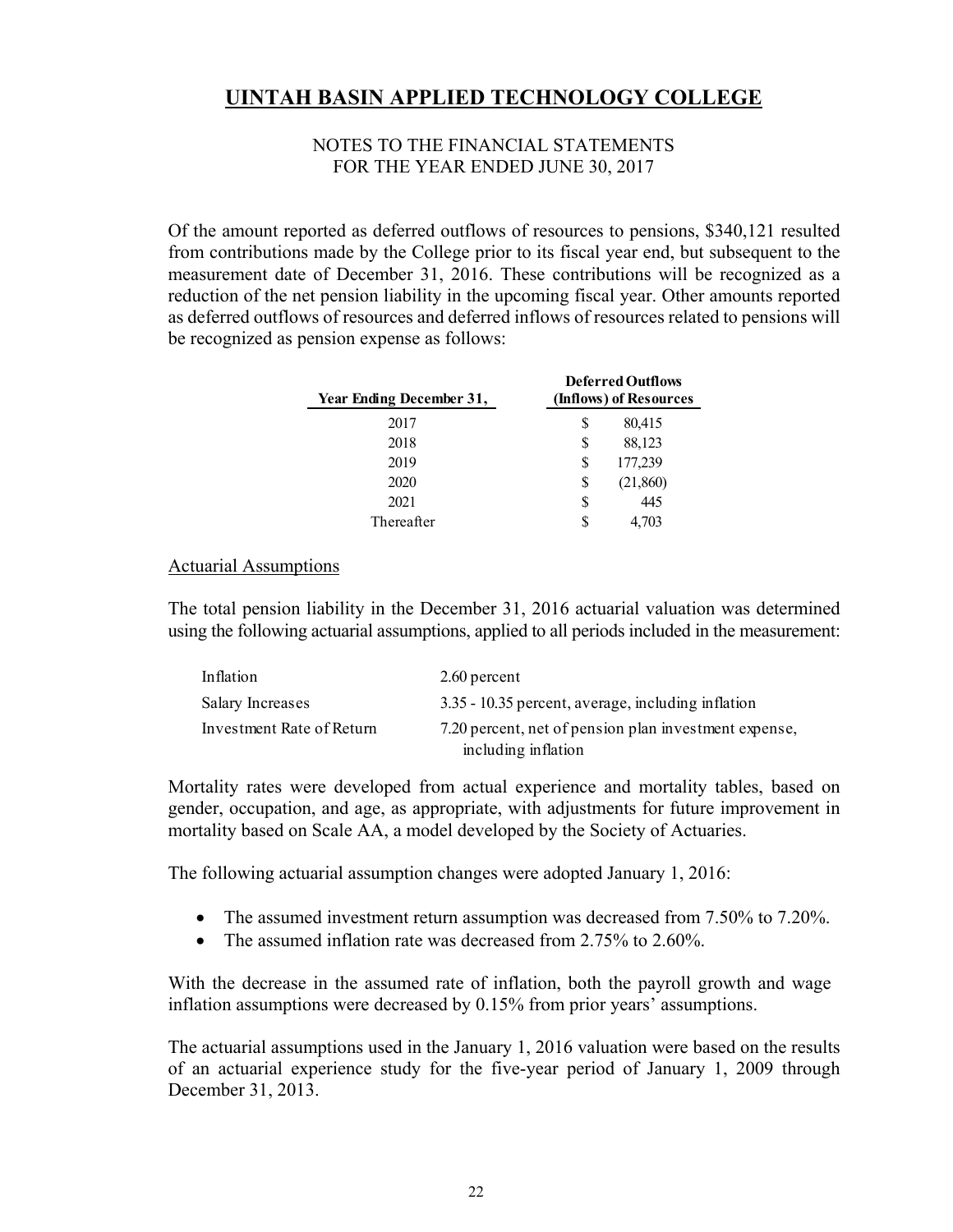#### NOTES TO THE FINANCIAL STATEMENTS FOR THE YEAR ENDED JUNE 30, 2017

The long-term expected rate of return on pension plan investments was determined using a building-block method in which best estimate ranges of expected future real rates of return (expected returns, net of pension plan investment expense and inflation) are developed for each major asset class and is applied consistently to each defined benefit pension plan. These ranges are combined to produce the long-term expected rate of return by weighting the expected future real rates of return by the target asset allocation percentage and by adding expected inflation. The target allocation and best estimates of arithmetic real rates of return for each major asset class are summarized in the following table:

|                          | <b>Expected Return Arithmetic Basis</b>   |                                               |                                                                      |  |  |  |  |
|--------------------------|-------------------------------------------|-----------------------------------------------|----------------------------------------------------------------------|--|--|--|--|
| <b>Asset Class</b>       | <b>Target Asset</b><br><b>Allocation</b>  | <b>Real Return</b><br><b>Arithmetic Basis</b> | Long-Term Expected<br><b>Portfolio Real</b><br><b>Rate of Return</b> |  |  |  |  |
| <b>Equity Securities</b> | 40%                                       | 7.06%                                         | $2.82\%$                                                             |  |  |  |  |
| Debt Securities          | 20%                                       | $0.80\%$                                      | 0.16%                                                                |  |  |  |  |
| Real Assets              | 13%                                       | $5.10\%$                                      | $0.66\%$                                                             |  |  |  |  |
| Private Equity           | $9\%$                                     | 11.30%                                        | $1.02\%$                                                             |  |  |  |  |
| Absolute Return          | 18%                                       | 3.15%                                         | $0.57\%$                                                             |  |  |  |  |
| Cash & Cash Equivalents  | $0\%$                                     | $0.00\%$                                      | $0.00\%$                                                             |  |  |  |  |
| <b>Totals</b>            | 100%                                      |                                               | 5.23%                                                                |  |  |  |  |
|                          | Inflation                                 |                                               | $2.60\%$                                                             |  |  |  |  |
|                          | <b>Expected Arithmetic Nominal Return</b> |                                               | 7.83%                                                                |  |  |  |  |

The 7.20% assumed investment rate of return is comprised of an inflation rate of 2.60%, a real return of 4.60% that is net of investment expense.

#### Discount Rate

The discount rate used to measure the total pension liability was 7.20 percent. The projection of cash flows used to determine the discount rate assumed that employee contributions will be made at the current contribution rate and that contributions from all participating employers will be made at contractually required rates that are actuarially determined and certified by the Systems' Board. Based on those assumptions, the pension plan's fiduciary net position was projected to be available to make all projected future benefit payments of current active and inactive employees. Therefore, the long-term expected rate of return on pension plan investments was applied to all periods of projected benefit payments to determine the total pension liability. The discount rate does not use the Municipal Bond Index Rate. The discount rate was reduced to 7.20 percent from 7.50 percent from the prior measurement period.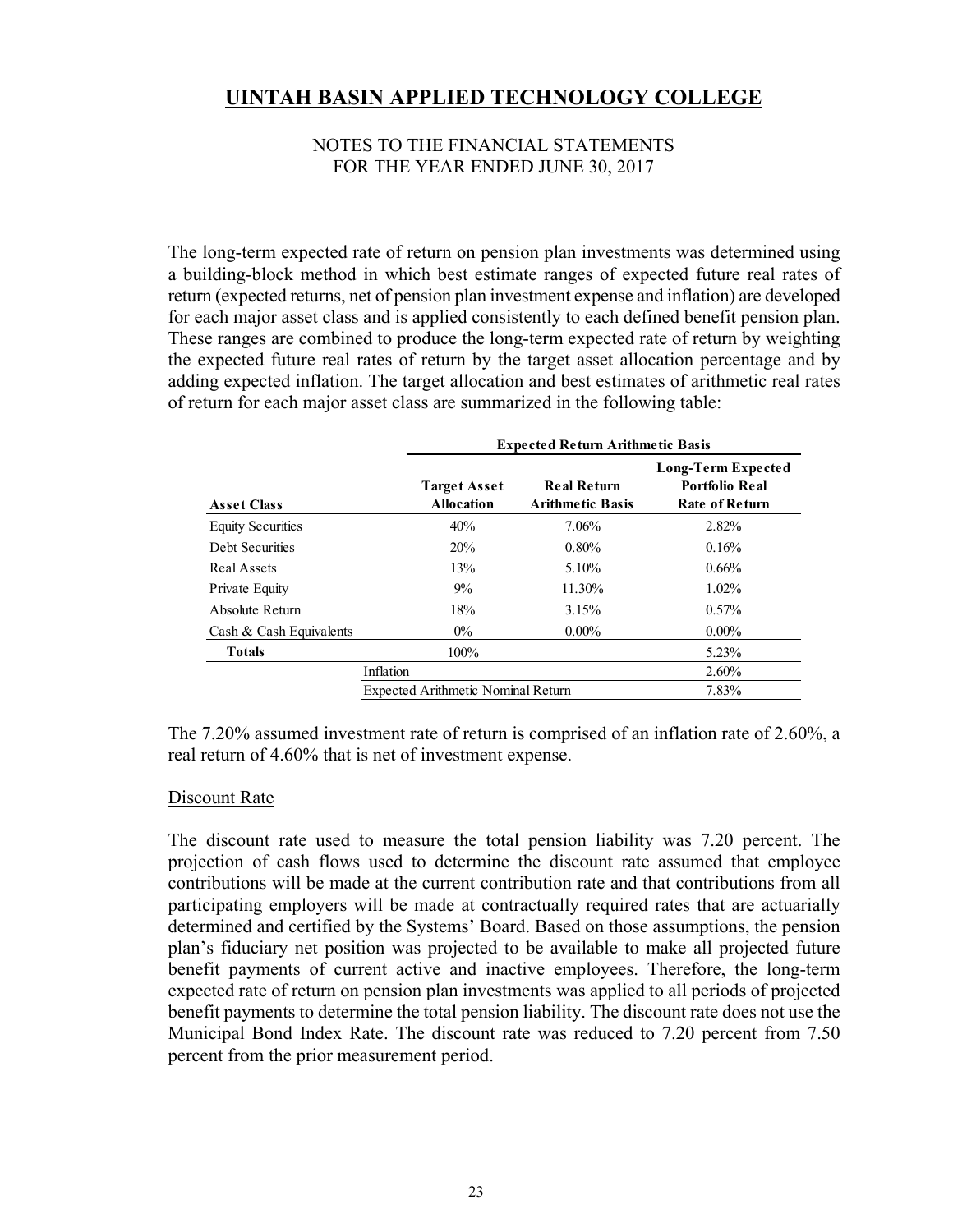#### NOTES TO THE FINANCIAL STATEMENTS FOR THE YEAR ENDED JUNE 30, 2017

#### Sensitivity of the Proportionate Share of the Net Pension (Asset)/Liability to Changes in the Discount Rate

The following presents the proportionate share of the net pension (asset)/liability calculated using the discount rate of 7.20 percent, as well as what the proportionate share of the net pension (asset)/liability would be if it were calculated using a discount rate that is one percentage point lower (6.20 percent) or one percentage point higher (8.20 percent) than the current rate:

|                                | 1% Decrease | <b>Discount Rate</b> | 1% Increase |  |  |
|--------------------------------|-------------|----------------------|-------------|--|--|
|                                | $(6.20\%)$  | $(7.20\%)$           | $(8.20\%)$  |  |  |
| Noncontributory System         | \$5,413,126 | \$2,952,316          | 889.918     |  |  |
| Tier 2 Public Employees System | 107,618     | 15.811               | (54, 032)   |  |  |
| Total                          | \$5,520,744 | 2,968,127            | 835,886     |  |  |

#### **Proportionate Share of Net Pension (Asset) / Liability**

#### Pension Plan Fiduciary Net Position

Detailed information about the pension plan's fiduciary net position is available in the Systems' separately issued financial report.

#### NOTE 7. DEFINED CONTRIBUTION PLANS

The College participates in the 401(k) defined contribution system administered by the Systems. The plan is established and governed by Title 49 of the *Utah Code*. The 401(k) plan is a supplemental plan to basic retirement benefits of the Systems. The College is required by statute to contribute 1.5% of eligible employees' salaries which vests immediately. For employees participating in the Tier 2 Public Employees defined contribution (Tier 2 DC) plan, the College is required to contribute 20.02% of the employees' salaries, of which  $10\%$  is paid into a  $401(k)/457$  plan while the remainder is contributed to the Tier 1 Contributory Public Employee System as required by law.

In September 2011, UCAT employees voted to discontinue participation in the Social Security Administration. As a result, effective October 1, 2011, the College began contributing an additional 6.2% of eligible employee salaries into employees' 401(k) plans. Voluntary contributions may also be made into the plan by employees, subject to plan and internal revenue code limitations. During the year ended June 30, 2017, the College contributed \$300,481 to the plan and the employees made voluntary contributions to the plan of \$285,883.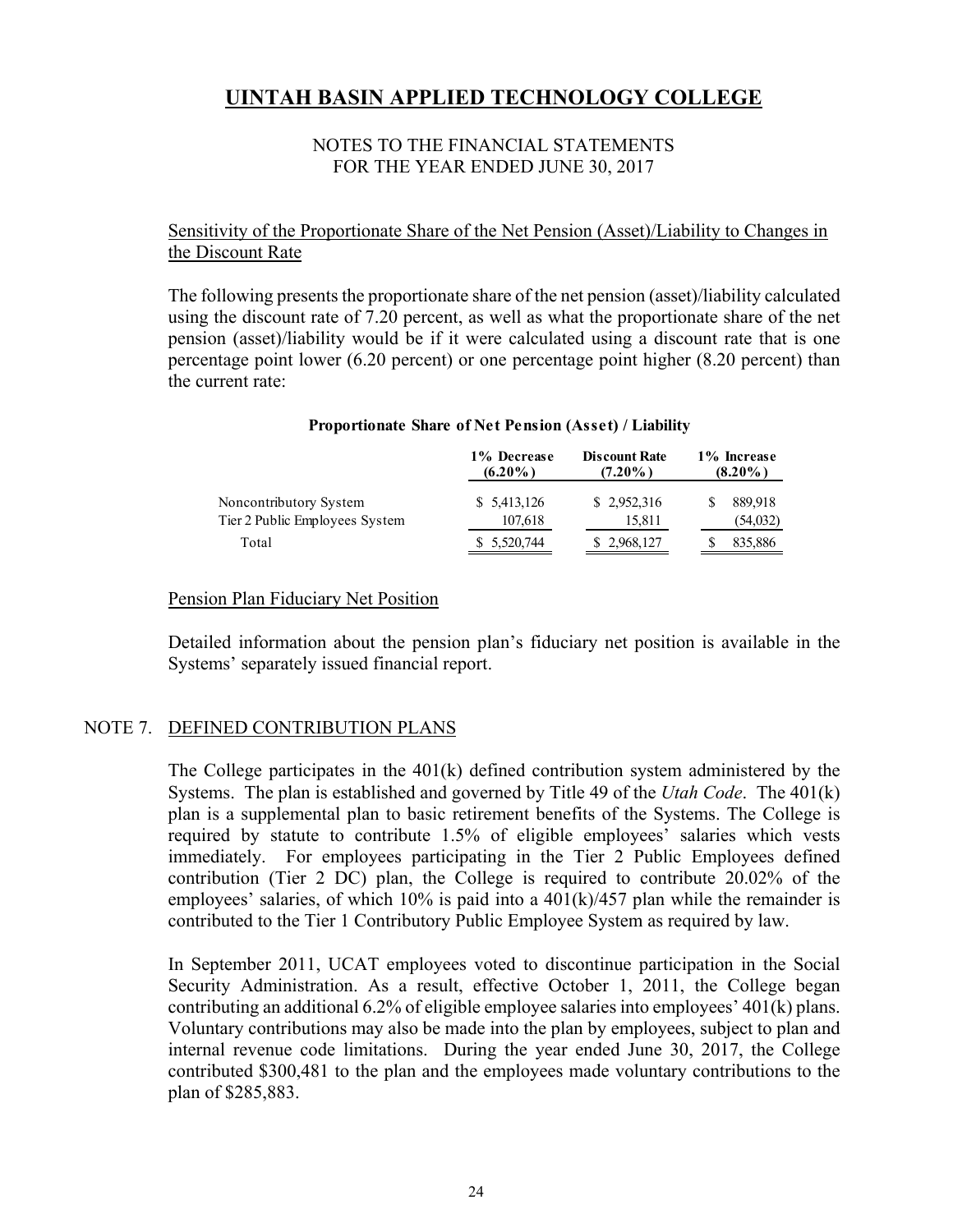#### NOTES TO THE FINANCIAL STATEMENTS FOR THE YEAR ENDED JUNE 30, 2017

#### NOTE 8. ACCRUED TERMINATION BENEFITS

In addition to retirement benefits described in Notes 6 and 7, the College provides a retirement incentive option with discretionary benefits as approved by the College's Board of Directors. Qualified employees are those who are age 62 with at least 10 years of continual service. Benefits are funded by the College's general account. Benefits were approved for four retirees in fiscal year 2017. Benefits include direct payments for retirement and medical insurance premiums. At June 30, 2017, the liability for three retirees still receiving benefits was \$111,714.

#### NOTE 9. NATURAL AND FUNCTIONAL EXPENSE CLASSIFICATIONS

The following is a summary of natural expense classifications with functional expense classifications for the year ended June 30, 2017:

|                               | Salary<br>and Wages | Employee<br>Benefits | Scholarships | Supplies<br>and Services | Termination<br>Benefits | Depreciation | Total           |
|-------------------------------|---------------------|----------------------|--------------|--------------------------|-------------------------|--------------|-----------------|
| Instruction                   | \$2,634,089         | \$1,109,618          | \$           | \$<br>728,073            | S                       | S            | 4,471,780<br>\$ |
| <b>Student Services</b>       | 507,382             | 261,753              |              | 185,577                  |                         |              | 954,712         |
| <b>Institutional Support</b>  | 455,951             | 239,842              |              | 505,748                  | 212,380                 |              | 1,413,921       |
| Operation and                 |                     |                      |              |                          |                         |              |                 |
| Maintenance of Plant          | 405,845             | 236,492              |              | 710,610                  |                         | 1.010.689    | 2,363,636       |
| Scholarships                  |                     |                      | 148,086      |                          |                         |              | 148,086         |
| <b>Auxiliary Enterprises</b>  | 36.910              | 4.712                |              | 447,889                  |                         |              | 489,511         |
| <b>Independent Operations</b> | 146,578             | 102,745              |              | 471,568                  |                         |              | 720,891         |
| Totals                        | 4,186,755           | \$1,955,162          | 148,086      | \$ 3,049,465             | 212,380                 | \$1,010,689  | \$10,562,537    |

#### NOTE 10. RISK MANAGEMENT

The College is exposed to various risks of loss related to torts; theft of, damage to, and destruction of assets; errors and omissions; injuries to employees; and natural disasters. As part of a component unit of the State of Utah, the College participates in the State's Risk Management Fund along with other State funds, agencies, and public authorities of the State. The State Risk Management fund allocates the cost of providing claims servicing, claims payment, and commercial insurance by charging a "premium" to each agency or public authority based on each organization's estimated current year liability and property values. The liability is determined using an independent actuarial study based on past, current, and estimated loss experience. The College has not had any losses or settlements that exceeded the risk management coverage for any of the last three years.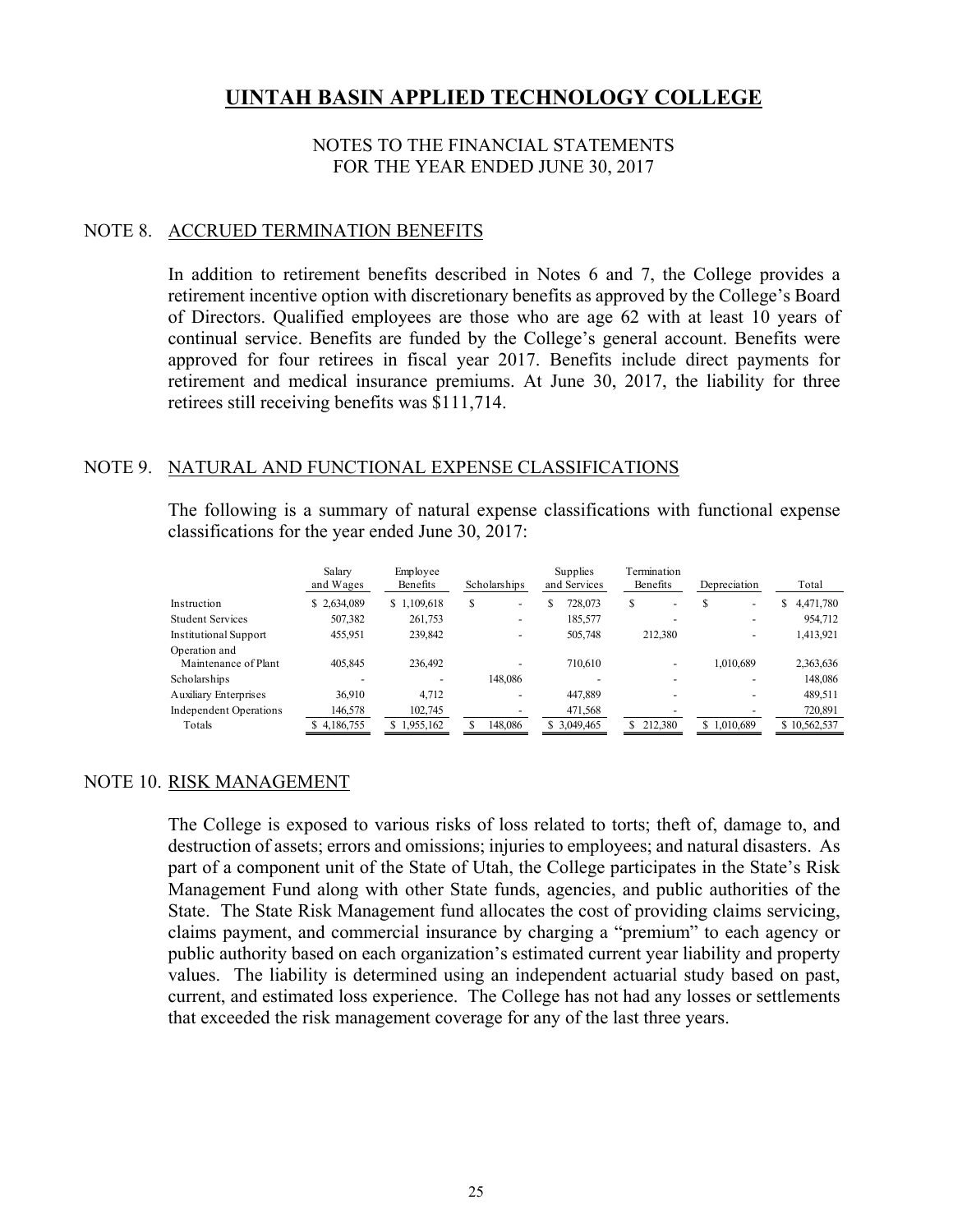#### NOTES TO THE FINANCIAL STATEMENTS FOR THE YEAR ENDED JUNE 30, 2017

#### NOTE 11. RELATED PARTY LEASE

In December 2006, the College entered into a 99-year lease agreement with Utah State University for the land on which the Vernal campus building was built. The lease does not convey ownership of the land to the College at the end of the lease term, and the College does not have the option to purchase the land at the end of the lease term. Consideration for the College's use of the land is the joint use of the Vernal campus by the College and Utah State University.

#### NOTE 12. SUBSEQUENT EVENTS

In August 2017, the Utah Retirement Systems Board approved a change of discount rate used to calculate the net pension liability from 7.20% to 6.95%. This reduction will increase both the collective net pension liability to be calculated as of December 31, 2017 and the College's share of this liability. However, the monetary effect of this change is not known.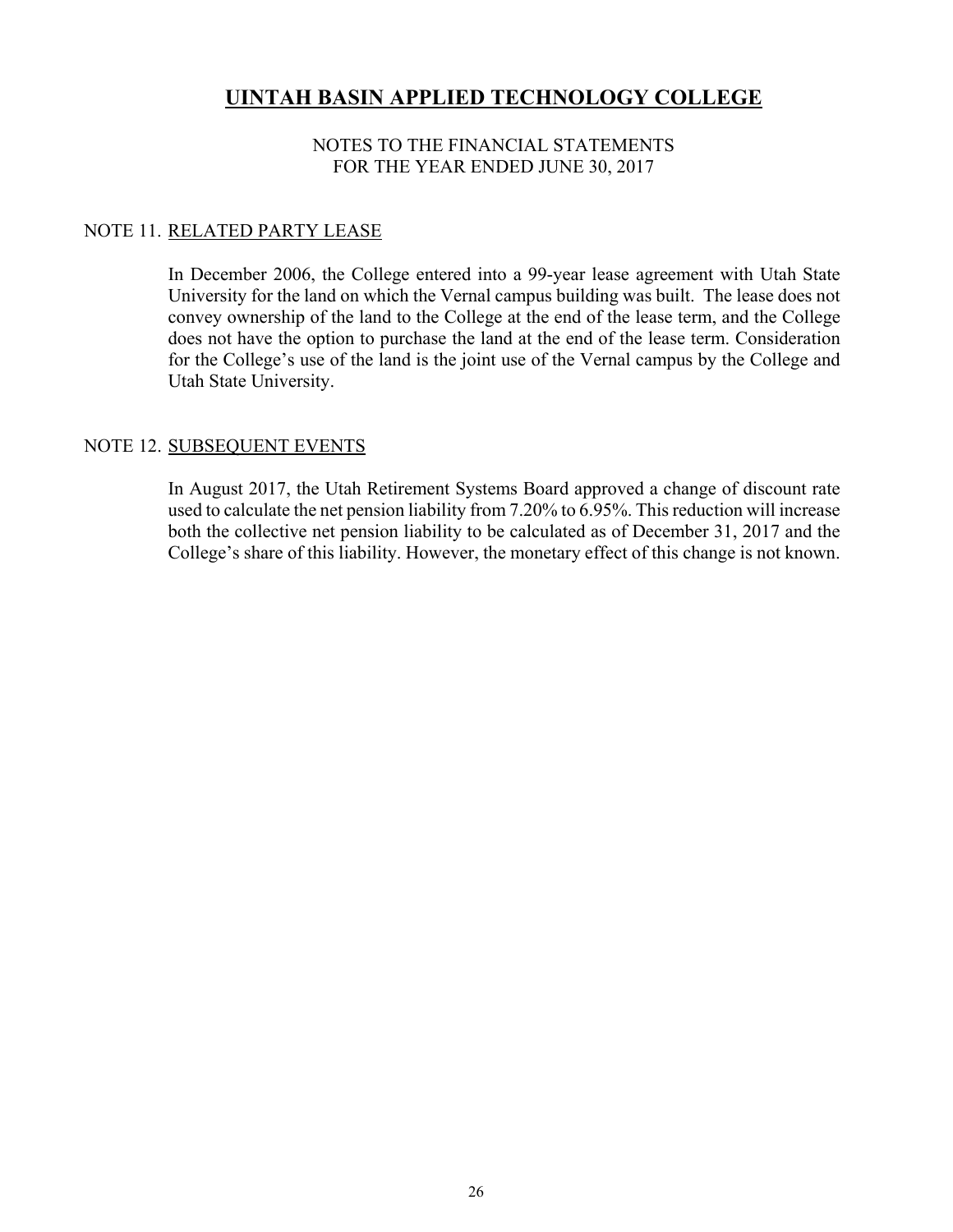#### REQUIRED SUPPLEMENTARY INFORMATION SCHEDULES FOR THE YEAR ENDED JUNE 30, 2017

#### **Schedule of Uintah Basin Applied Technology College's Proportionate Share of the Net Pension Liability Noncontributory and Tier 2 Public Employees Systems of the Utah Retirement Systems**

|                                                                                            | December 31, |             |               |  |  |  |
|--------------------------------------------------------------------------------------------|--------------|-------------|---------------|--|--|--|
|                                                                                            | 2016         | 2015        | 2014          |  |  |  |
| <b>Noncontributory System</b>                                                              |              |             |               |  |  |  |
| Proportion of Net Pension Liability (Asset)                                                | 0.0910951%   | 0.0918514%  | 0.1033149%    |  |  |  |
| Proportionate Share of Net Pension Liability (Asset)                                       | \$2,952,316  | \$2,885,316 | \$2,595,816   |  |  |  |
| Covered Payroll                                                                            | \$2,090,630  | \$2,120,187 | \$2,593,606   |  |  |  |
| Proportionate Share of Net Pension Liability (Asset)<br>as a Percentage of Covered Payroll | 141.22%      | 136.09%     | 100.01%       |  |  |  |
| Plan Fiduciary Net Position as a Percentage of Total Pension Liability                     | 84.90%       | 84.50%      | 87.20%        |  |  |  |
| <b>Tier 2 Public Employees System</b>                                                      |              |             |               |  |  |  |
| Proportion of Net Pension Liability (Asset)                                                | 0.1417378%   | 0.1779284%  | 0.1821832%    |  |  |  |
| Proportionate Share of Net Pension Liability (Asset)                                       | \$<br>15,811 | \$<br>(388) | \$<br>(5,521) |  |  |  |
| Covered Payroll                                                                            | \$1,162,363  | \$1,149,513 | \$<br>894,627 |  |  |  |
| Proportionate Share of Net Pension Liability (Asset)<br>as a Percentage of Covered Payroll | 1.36%        | $-0.03%$    | $-0.60%$      |  |  |  |
| Plan Fiduciary Net Position as a Percentage of Total Pension Liability                     | 95.10%       | 100.20%     | 103.50%       |  |  |  |

Note: The College implemented GASB Statement No. 68 and 71 in fiscal year 2015.

Information on the College's portion of the plans' net pension liabilities (assets) is not available for periods prior to fiscal year 2015.